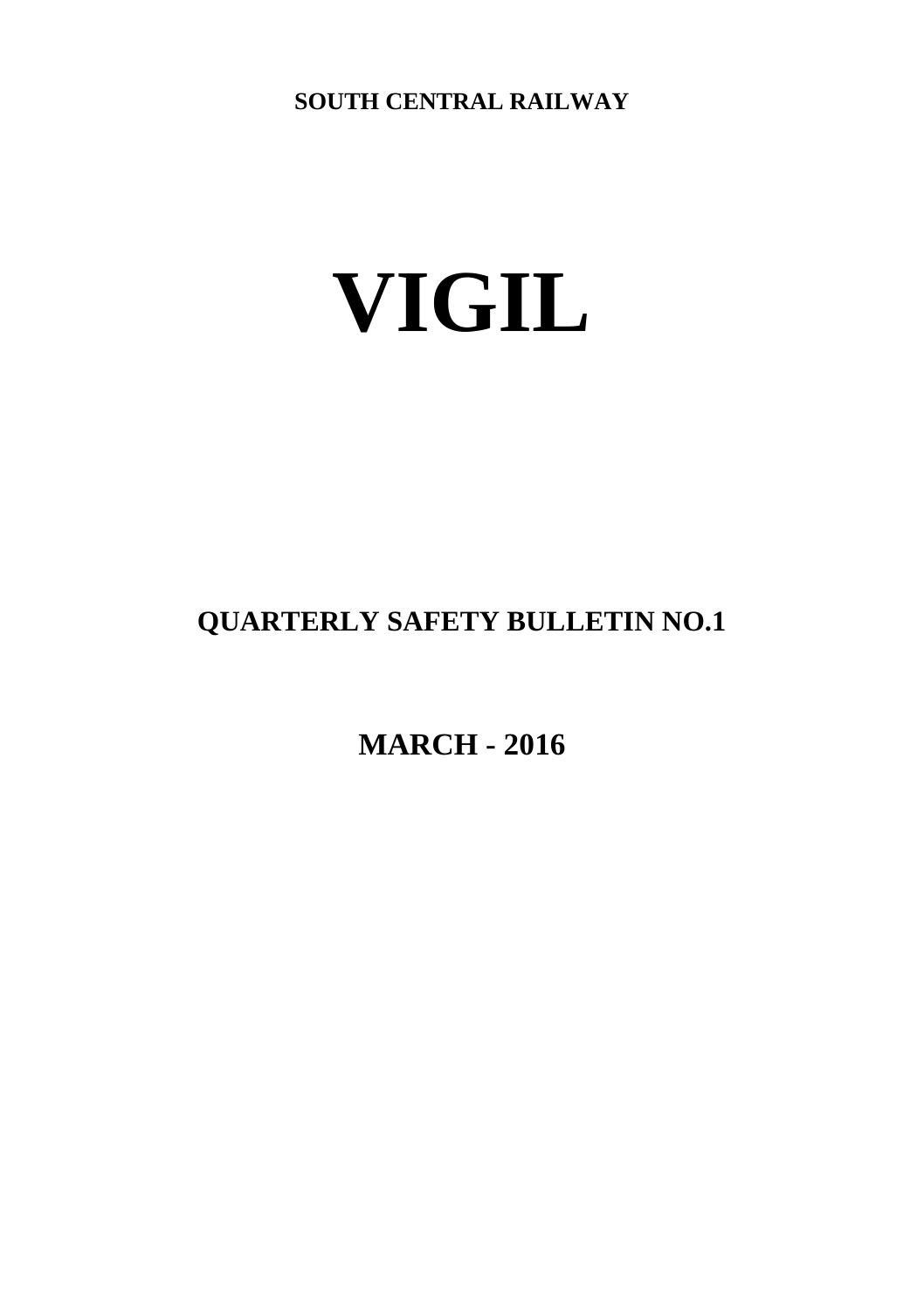#### **INDEX**

| SI.<br>N <sub>0</sub> | <b>Section</b> | Subject                       | Page No.  |
|-----------------------|----------------|-------------------------------|-----------|
| 1                     | $\mathbf{A}$   | <b>Extracts of RB letters</b> | $1 - 26$  |
| 2                     | B              | Important rules               | $26 - 30$ |
| 3                     | $\mathbf C$    | Latest amendments             | $30 - 32$ |
| 4                     | D              | Checklist – LC Gates          | $32 - 37$ |
| 5                     | E              | Accident cases                | $38 - 47$ |
| 6                     | $\mathbf{F}$   | Test your knowledge           | $47 - 50$ |
| 8                     | G              | Safety drives                 | $50 - 55$ |
| Q                     | H              | <b>Accident statistics</b>    | 55        |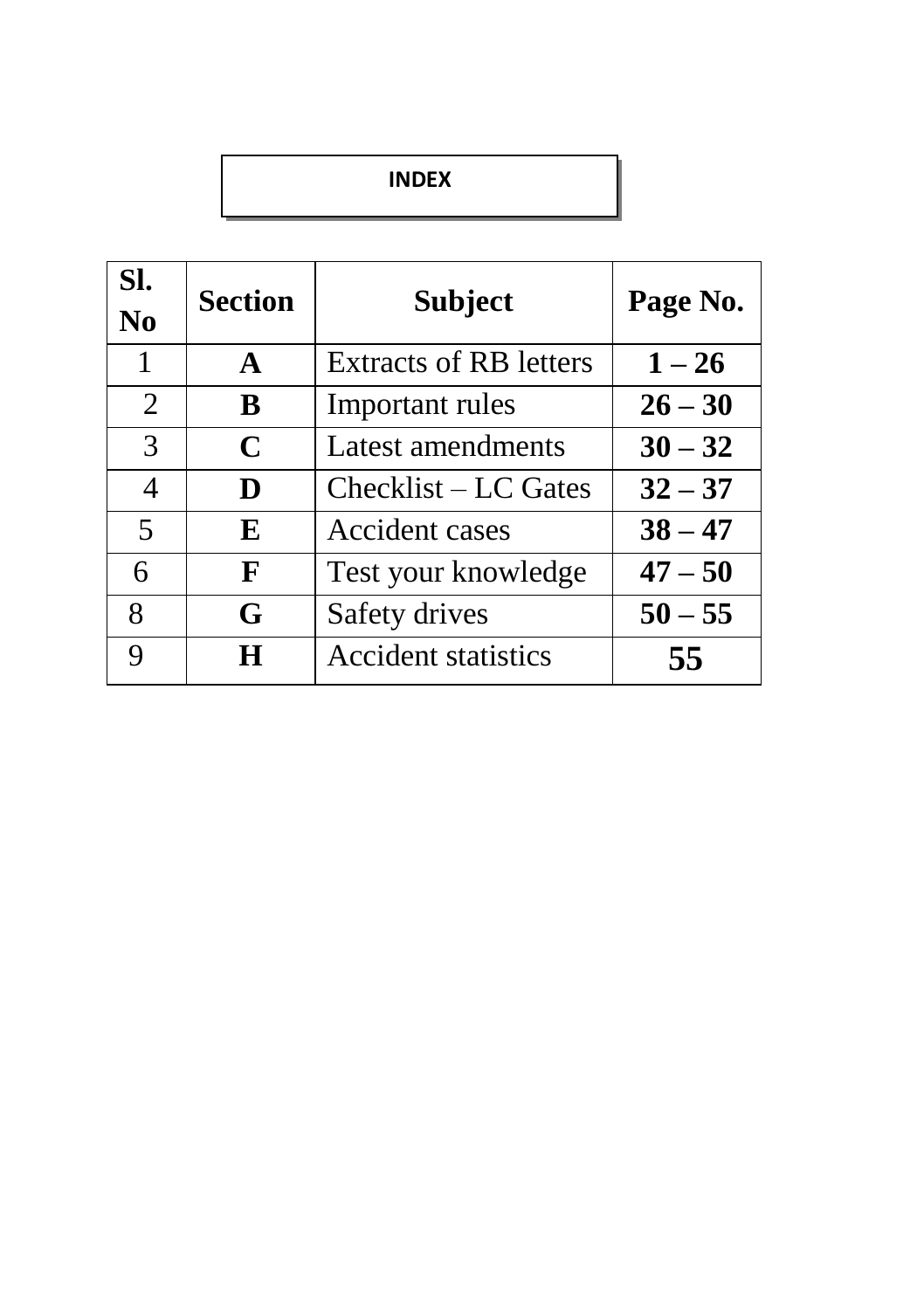#### **My dear Railwaymen**

**At the outset, let me take the privilege of congratulating all the field staff for contributing your might in achieving the safety shield to our Railway for the year 2015-16. Receiving the safety shield after 13 long years is certainly making all of us to feel happy and at the same time, it is a challenging task for all of us to sustain the shield for the coming 2016-17 year. I hope that all of us together can again achieve the shield for the coming year by following all the laid down precautions in safe running of trains apart from showing concern for punctuality of passenger carrying trains.**

**However, it is necessary for us to introspect ourselves in looking and analyzing at the accidents and unusual incidents that have taken place on our Railway during 2015-16 and take strong preventive measures from recurring. In the concluded financial year, 44 accidents / unusual incidences have taken place when compared to 50 accidents / unusual incidents during 2014-15. There is no much reduction in number of incidences. Out of the 44 accidents / unusual incidents, 20 are yard accidents, 16 other accidents, 5 indicative, 2 consequential and one equipment failure. The number of accidents division-wise are 16 in SC Division, 5 in HYB Division, 7 in BZA Division, 10 in GTL Division and 6 in NED Division. GNT Division recorded 'nil' accidents.**

**This quarterly bulletin "VIGIL" containing important Railway Board letters, few important rules, checklist, test your knowledge with key, brief of accidents / unusual incidences that have taken place in the quarter, safety drives launched and statistical safety performance of the zone. All these information is useful for updating the knowledge of the field staff and apply the same in day-to-day working for safe operation of trains.**

**Wishing all the best for the 2016-17 financial year.**

# **(S. P. SAHU) CHIEF SAFETY OFFICER**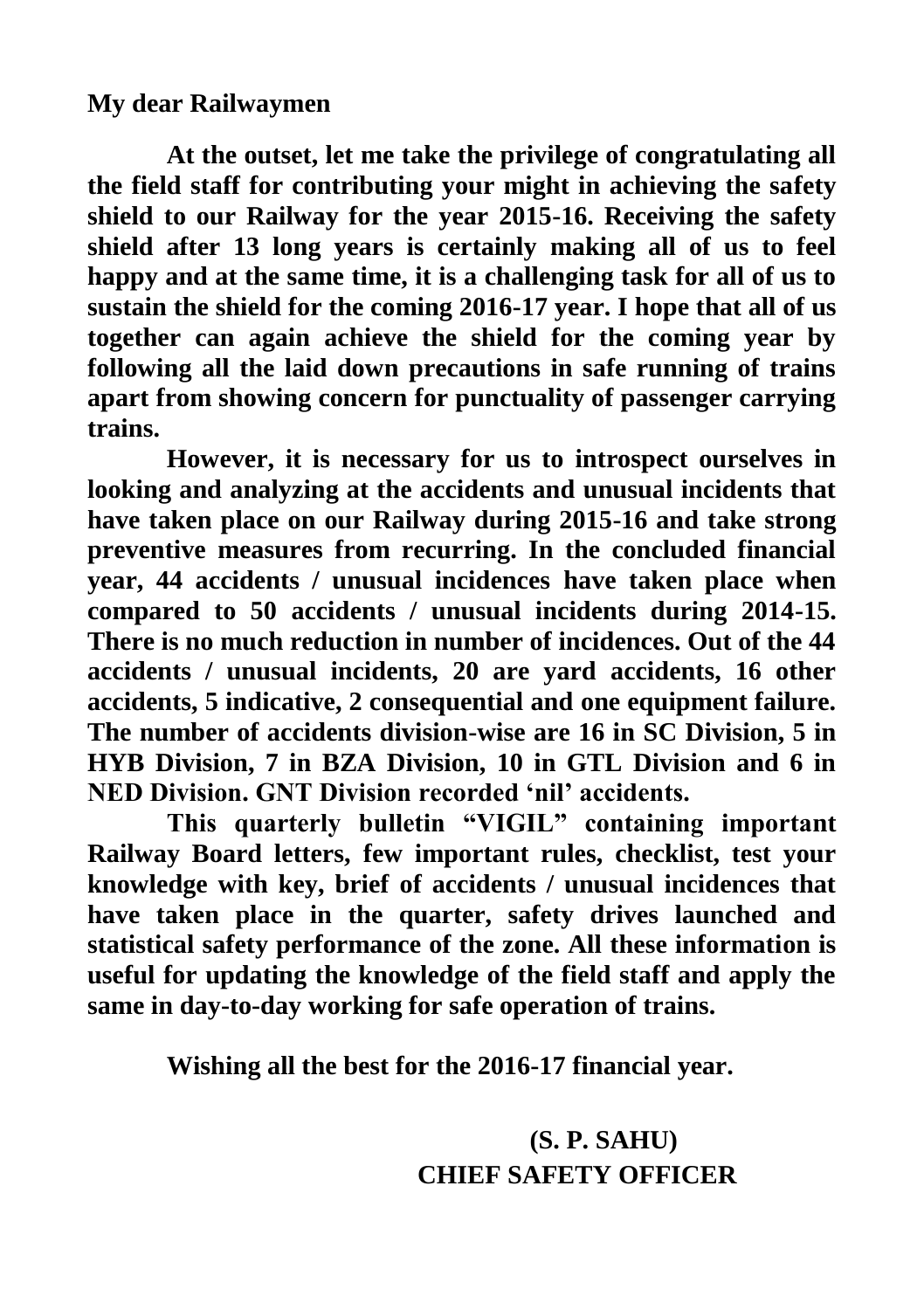

## **Sub: Reporting of cases under Section 113 to CRS.**

# **Ref: Railway Board letter No. 2015 / Safety (A&R)/11/2 dated 05/6.1.2016.**

It has come to the knowledge of Railway Board that certain cases of accidents / incidents falling under Section 113 of Railway Act which have been reported to the CRS but are not reported in SIMS (Accident / Incident ID has not been created in the data base). This creates a mismatch of Section 113 cases known to RB and CCRS Office.

In order to avoid such confusion all Zonal Railways should ensure;

- 1. Any accident / incident if reported under Section 113 of Railway Act to CRS should also be reported in SMS and to RB Safety Directorate.
- 2. In the new accident reporting form of SIMS, there is a provision of selecting the option of reporting of a particular accident / incident under Section 113, which should be strictly complied with by selecting appropriate option in the accident reporting form.

Please ensure that under no condition any mismatch should occur in cases reported to CRS under Section 113 and to the cases reported to the Railway Board in SIMS and falling under Section 113 of Railway Act.

> **(P. S. Mishra) Advisor / Safety Railway Board**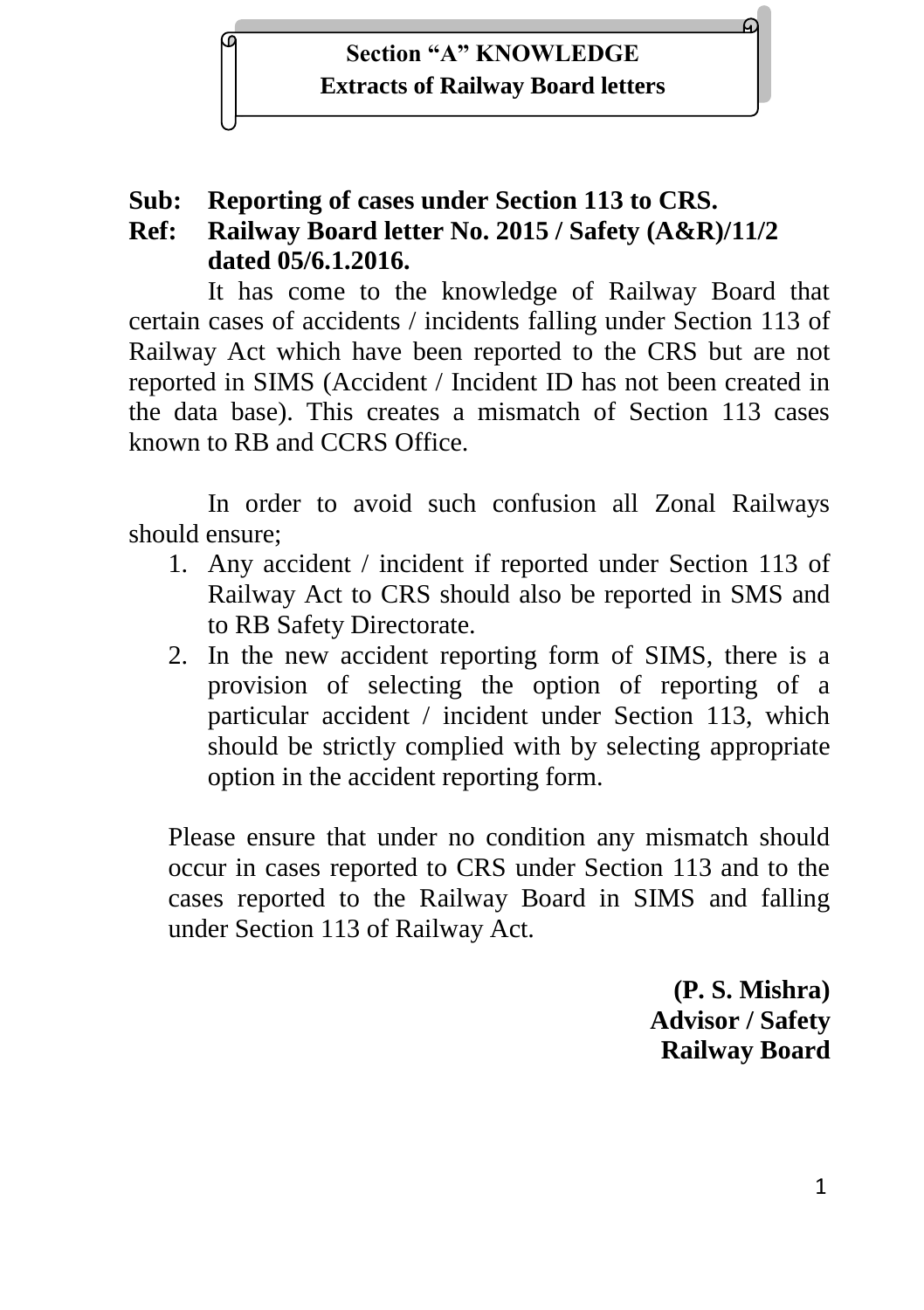- **Sub: Award of Railway Minister Safety Shield for the year 2015-16.**
- **Ref: RB letter No. 2016/Safety-I/3/Safety Shield dated 05.01.2016.**

The safety shield for the year 2015-16 is to be awarded as per the criteria enclosed herewith.

Zonal Railways are requested to furnish the information as per the pro-forma I, II & III. The data is to be furnished for the period April 2015 to March 2016 in respect of all the items indicated in these pro-forma.

Bin Pro-forma I, under item IV (a), assessment is to be made with regard to the improvement in overdue of RC, PME, Safety Camps, inter-railway and intra-railway inspections and trains run without BVs.

Regarding item No. V (b), which pertains to LC elimination, Railways are requested to indicate the achievements made with regard to items mentioned in the pro-forma.

With reference to item No. IV (c) on publicity, railways are required to furnish the material of the publicity carried out and safety literature circulated during 2015-16.

For item IV (d) regarding follow up of safety drives, the compliance of various drives issued by RB is to be given.

Pro-forma-II is regarding finalization of D&AR cases.

Proforma III is regarding human element in accidents.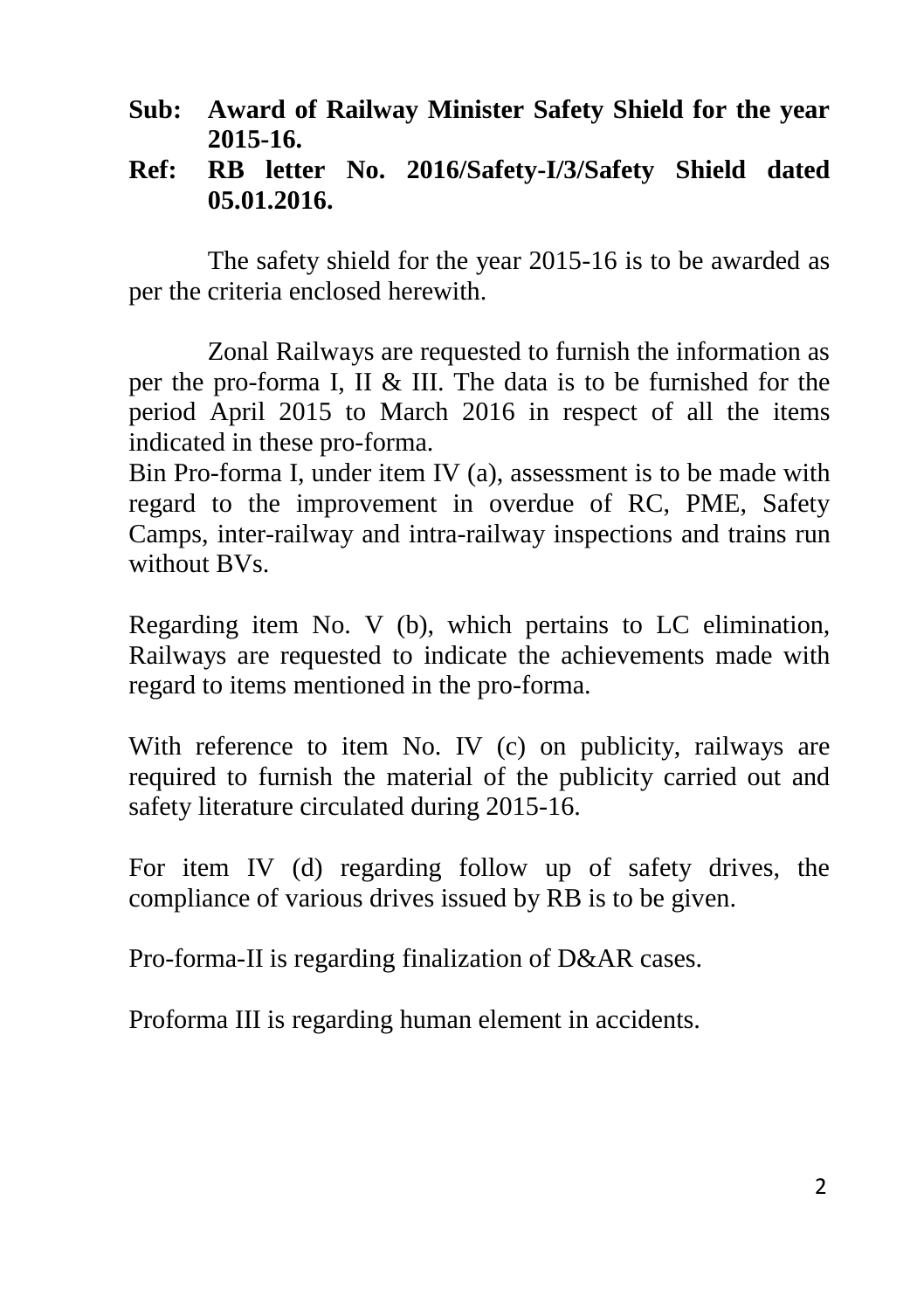Requisite data / information and publicity material printed / issued during 2015-16 may be furnished to Board's Office and should be loaded on SMDMS by  $15^{th}$  March 2016 positively.

Apart from the information provided by Railways as per above mentioned pro-forma, details regarding accidents, reporting, inquiry, D&AR etc., will also be taken / verified from SIMS database. Zonal Railways are therefore advised to keep the SIMS database updated in this regard so as not to lose marks on account of blank / not updated fields.

This may please be treated as most immediate.

#### **(Prafulla Chandra) Director / Safety-1**

### **Sub: Role of Railways in the event of aircraft in distress. Ref: RB letter No. 2003/Safety (DM)/6/3 dated 08.01.2016.**

Ministry of Civil Aviation has constituted National Aeronautical Search and Rescue Co-ordination Committee and published the National Aeronautical Search and Rescue (NASAR) Manual.

The NASAR Manual provides detailed guidelines / procedure to be followed in search of the missing aircraft, its crew and passengers and to provide aid and organize the rescue of survivors of aircraft accidents. The manual envisages better cooperation at all levels, co-ordinated approach and defining the functions of various agencies involved in search and rescue operations.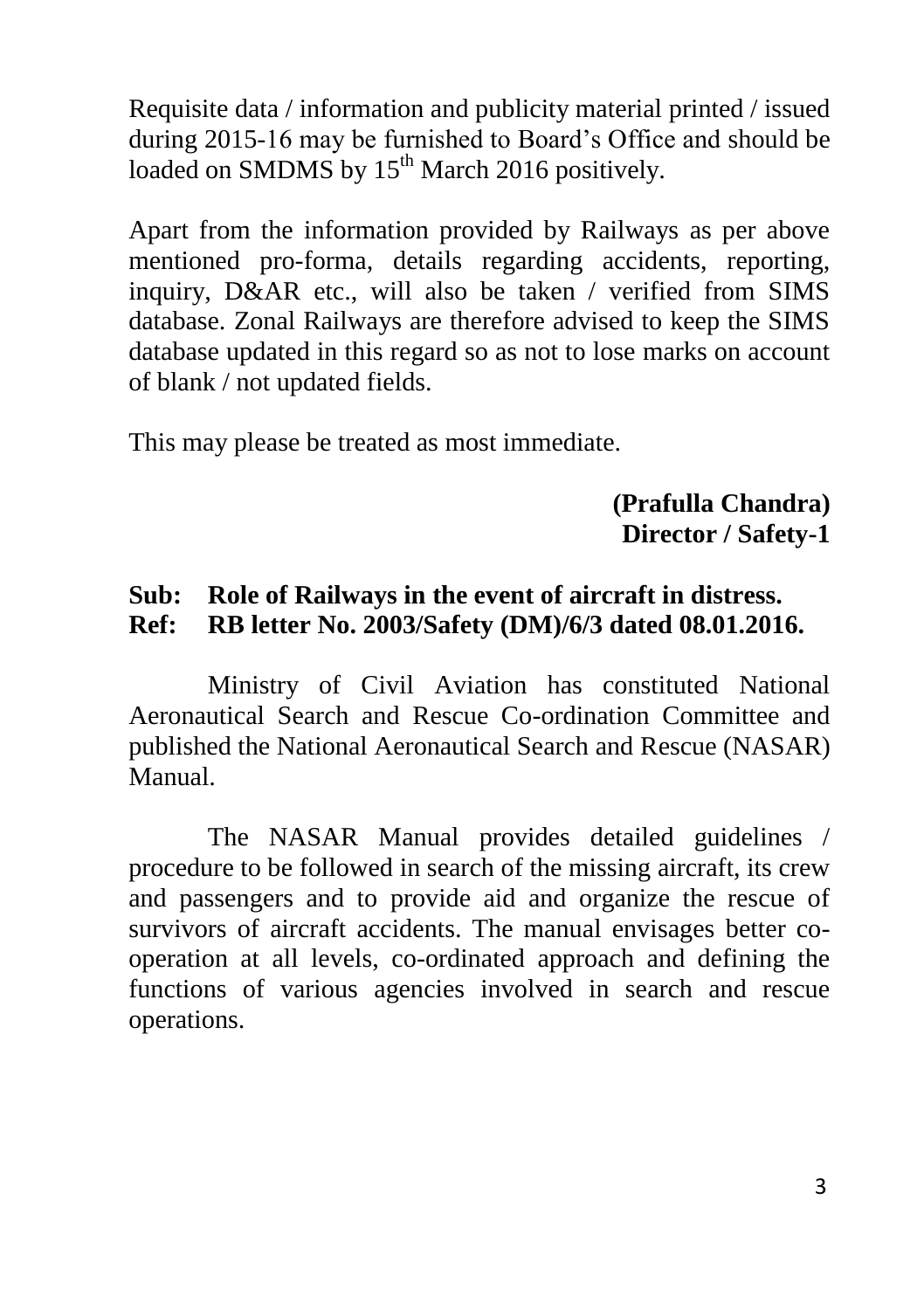In view of above, Ministry of Civil Aviation has sought cooperation and has defined role of Railways as indicated vide Para 6.13.2 of the Manual which states;

**"Railway Officials – can play an important role in assisting the Search and Rescue Organisation by ensuring speedy transmission of information relating to aircraft in distress to the Rescue Co-ordination Centre through the Railway Control Room for taking appropriate action. Railway controls, when requested by the Rescue Co-ordination Centre of alerting post to assist in locating a missing aircraft shall direct all stations and staff in the area to be on the lookout.**

**In the event that aircraft in distress falls on or near railway lines or infringes railway tracks, railway control shall speedily transmit information relating to aircraft to Rescue Coordination Centre for appropriate action. Railway controls, when requested by the Rescue Co-ordination Centre or alerting post to assist in locating a missing aircraft shall direct all stations and station staff at stations in the vicinity of the area to be alert and on the lookout".**

Region-wise contact details of different aerodromes are indicated in the annexure. It is requested that the role of Indian Railways may be advised to all the stake holders.

> **(P. Srinivas) Director/Safety – III**

- **Sub: Minutes of CSO's conference held on 4th November 2015 in Railway Board.**
- **Ref: RB letter No. 2015/Safety-I/25/1 dated 05.02.2016.**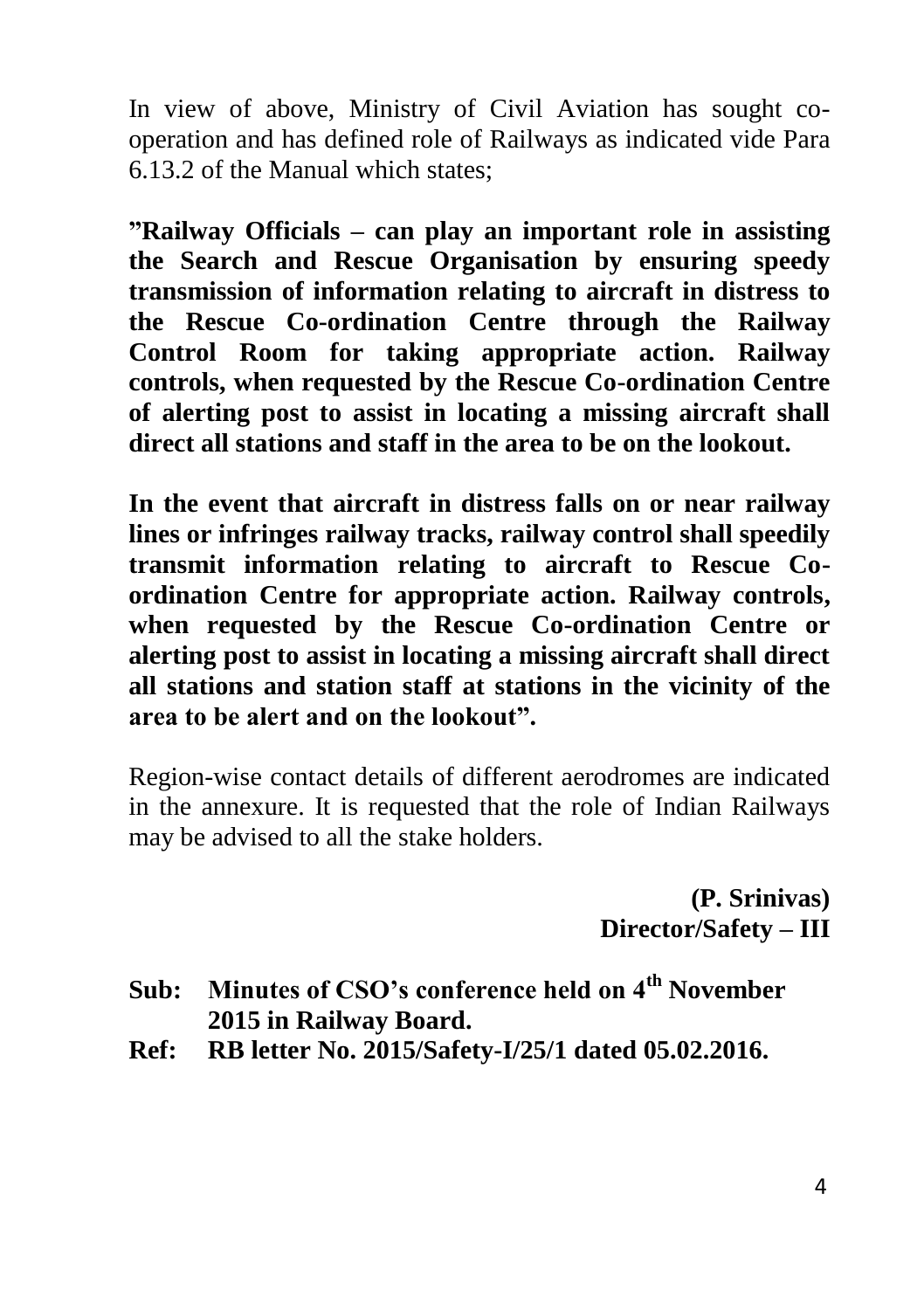1.0 **MTs interaction with CSOs**: It was reiterated that follow up of safety rules in train operations is with the CSOs. The job of Safety Officer now is to monitor working of all departments and audit wing of railways through super checks and inspection for ensuring safe train operations.

**1**.**1 Gist of presentation by Railways:** Six Zonal Railways made presentation on various issues like SPAD, derailments, ULCs, rail fractures etc.,

- 2.0 **Central Railway:** CR has done analysis of SPAD cases (Mumbai Division). Average duty hours was peak of 230 hours a few years to 130 hours as against 104 hours and Motorman not utilizing HQ rest for actual rest.
- 3.0 **East Central Railway:** Emergency cross-over at DILWA station of DHN Division was badly located which led to derailment of 18625 DN Patna – Hatia Express as SM failed to ensure proper clamping of this point. The crossover was not visible on the SM panel.
- 4.0 **Northern Railway:** There was a derailment case of Kalka Shimla express in KLK – TKSAL section. Case is under CRS inspection. However, preliminary report says that LP was habitual of high speed, and also in locomotive speed indication was not functional.
- 5.0 **North Western Railway:** UMLC form about 67% of all consequential accidents on NWR as compared to IR average of 43.6%. At the current rate of 106.5 LC elimination per year it would take 10 years to eliminate all LCs. 15 derailments of BLC rakes were noticed in the last 5 years over 1 in 8 ½ turnout in NWR.
- 6.0 **Southern Railway:** Cases of rail breakage from areas due to excessive corrosion in flange area are due to toilet droppings and water retention. This problem can be reduced to great extent by longitudinal shifting of liners and periodic greasing.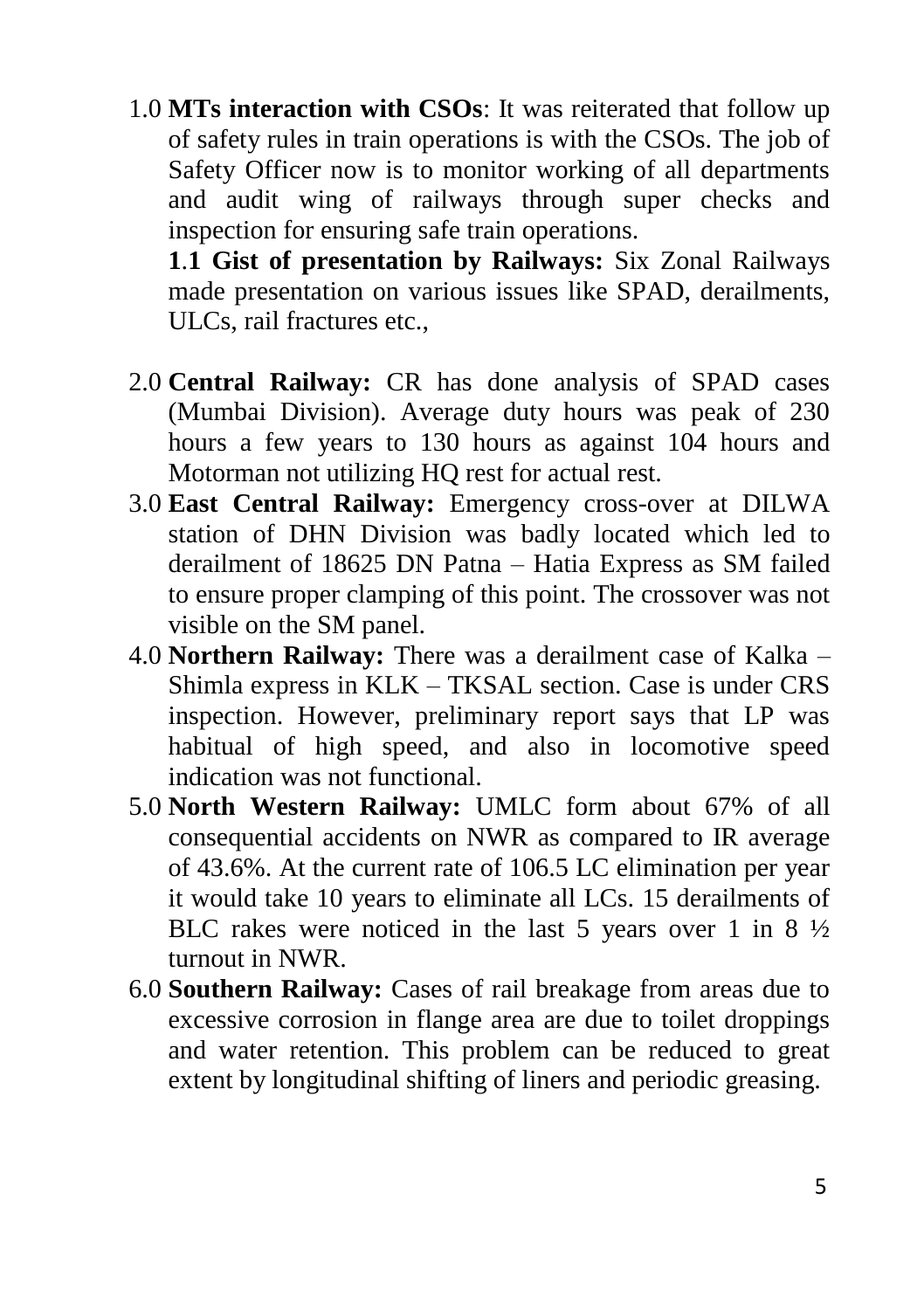- 7.0 **South Eastern Railway:** SET has taken various steps to control failure of roller bearing of the wagon like checking of felt seal has been intensified, rejection of axle box due to oversize axle box bore, zyglow test etc.,
- 8.0 **East Coast Railway:** Actions are being taken for SPAD controlling, level crossing maintenance and rail fracture maintenance.
- 9.0 **Eastern Railway:** ER brought out three problems faced with BLC wagons. They are sharp curves, 8 curves and 2 consecutive 8 ½ turnout.
- 10.0 **Kolkata Metro:** Kolkata Metro operational modalities are different from open line system in many aspects. Therefore, zonal railway training school for metro system is required.
- 11.0 **North Central Railway:** 51% territory of double line section of NCR is having automatic signaling. Various steps like good visibility of signal and sign boards, operation of modified semi-automatic signalling systems, effective communication, cancellation of trains in advance, modification of crew links to avoid long hours, counseling of the train operation staff. Additional support to LPs to identify signal location etc., have been done to avoid such cases.
- 12.0 **North Eastern Railway:** 140 T Crane is required to be placed at Kasaanj and MLN.
- 13.0 **Northeast Frontier:** RB is requested to make suitable instructions in co-ordiantion with Forest and Environmental Department for cutting and dressing of tress situated within 30m of both sides of the track.
- 14.0 **South Central Railway:** Signals located on right hand to be given distinct colour for easy identification. At present a small red colour arrow below the signal is provided which is not visible from a distance.
- 15.0 **South East Central Railway:** There is no clear instruction / guideline regarding running of tower wagon and track machine in a corridor block simultaneously.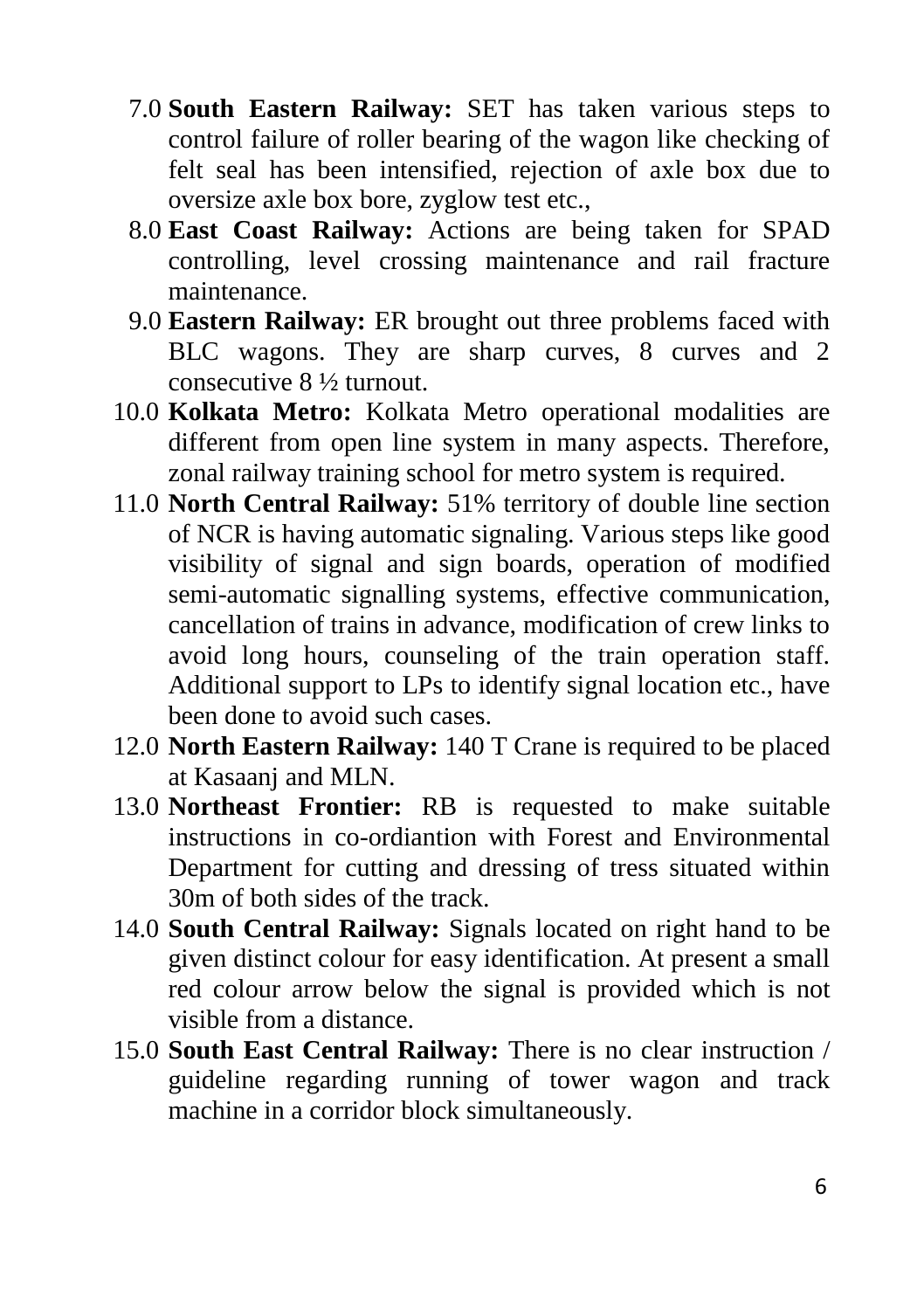- 16.0 **South Western Railway:** There are 16 tunnels in Braganzha Ghat in UBL Division for 26.2 KMs, the longest being 289m. There are 56 tunnels in SKLR – SHR ghat section of Mysore Division at a stretch of 56.26 KM, the longest being 569.8m. Both the sections are in the Western Ghats with almost no approach road. Hence, necessity of rail mounted tunnel rescue equipment is of utmost importance in the relief / restoration activities in the section.
- 17.0 **West Central Railway:** RRI case of fire was discussed.
- 18.0 **Western Railway:** Duty list of 'Gate Mitras' / 'Counsellors' needs to be finalized at the earliest.
- 19.0 **Konkan Railway:** KRCL is having two SPMRVs stationed at Ragnagiri and Verna. Present sanctioned MPS is 75 KMPH. There is necessity to increase the speed of SPMRVs so as to reach accident spot at the earliest.

# **Concluding remarks MT:**

- 1. Passing of train at gate in DFC territory is going to be big problem.
- 2. LP/ALP have no confidence to apply emergency brakes due to fear of derailment. They need to be counseled.
- 3. There should be no let up in situation where lobbies are not functional and Guard and LPs are working on their own.
- 4. Funds for elimination of UMLCs should be clearly earmarked in the beginning of the financial year so that works can be planned in advance.
- 5. Diamond crossing and scissors wherever available on wooden, be replaced with those of PSC.
- 6. 85 stations in SER are still having mechanical signaling with old and worn out level frames. Some of the lever frames are 60 years old and need immediate replacement.
- 7. Duty list of 'Gate mitras' / 'counsellors' needs to be finalized at the earliest.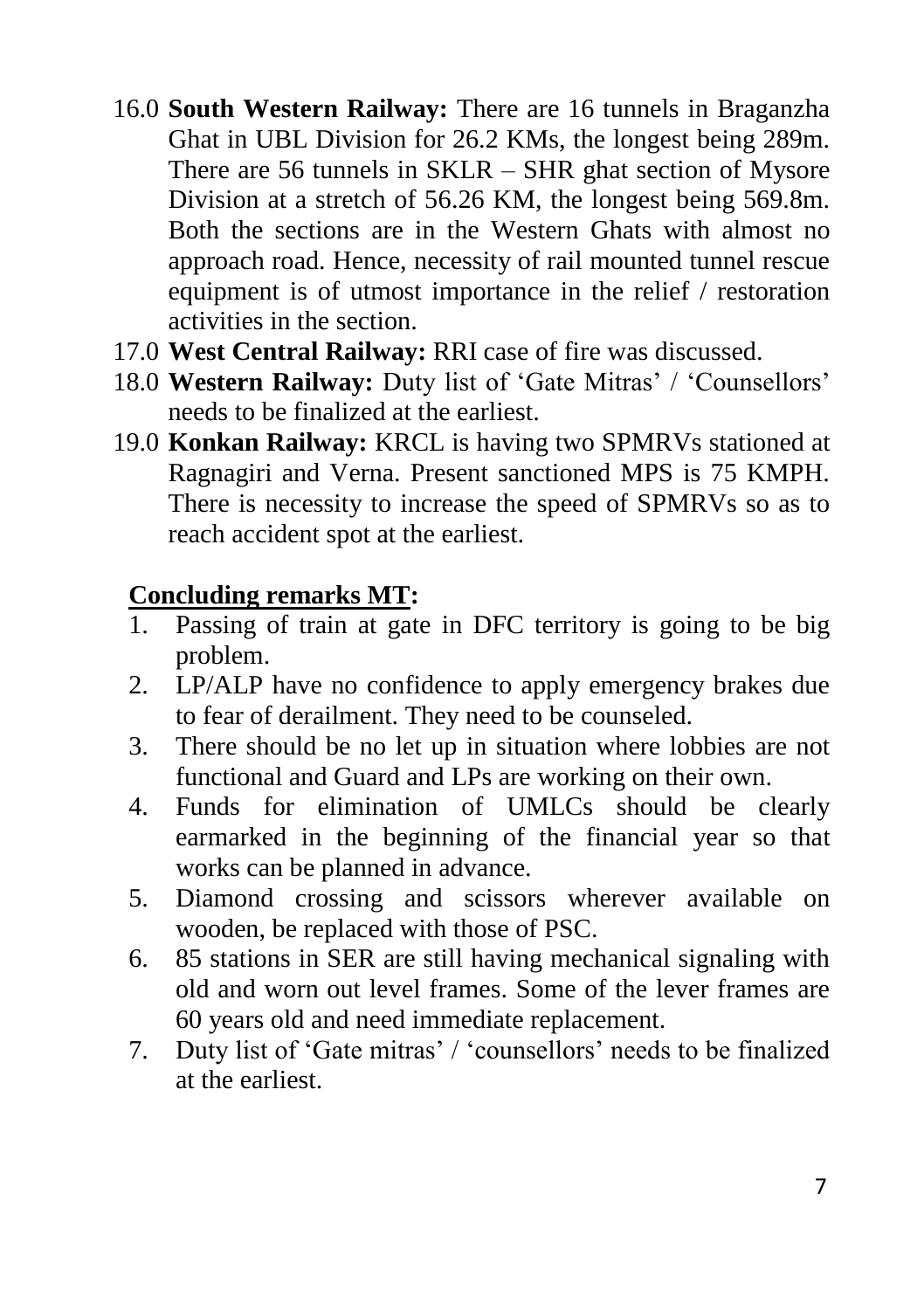8. Although there has been marked reduction in consequential accidents, but the number of accidents attributable to the railway staff continues to be high. Similarly, SPAD cases and accidents at UMLC also remain at a high level.

# **Presentation by Safety Directorate of Railway Board:**

- 1. Consequential train accidents on IR in the current year is 66 against 94 in the year 2014-15. Out of this, 35 are derailment cases and 23 are accidents at UMLCs i.e., they contribute 53% and 35% respectively respectively to total consequential train accidents in the year 2015-16.
- 2. Out of total consequential train accidents of 66, 28 are attributed to failure of Railway Staff and 28 are due to other than Railway Staff.
- 3. Engineering Department continues to lead the table with 14 cases.
- 4. NWR, SECR, SR and WR have shown increase in number of accidents.
- 5. ED/Safety-I discussed various issues pertaining in SIMS. Various fields appearing in SIMS are not being updated by the Zonal Railways. As a result of this, the data is represented in a skewed manner. Railways were advised to ensure that not only the preliminary accident data is filled up in the SIMS but also all fields pertaining to accident enquiry, D&AR inquiry and final penalty imposition by the DA are filled properly in the database. The CSOs were appraised of various misreports being generated by the system, as also, the areas wherein data are found missing in the SIMS fields.

## **Interaction of CRB and Board members with CSOs:**

- 1. Safety Department of Railways is working quite satisfactorily, but the need of the time is of target for zero failures or minimum failure.
- 2. In three line section it is already difficulty for the Gateman to see the status of the train passing through. When this is converted into 5 line block section, in case of DFC lines, then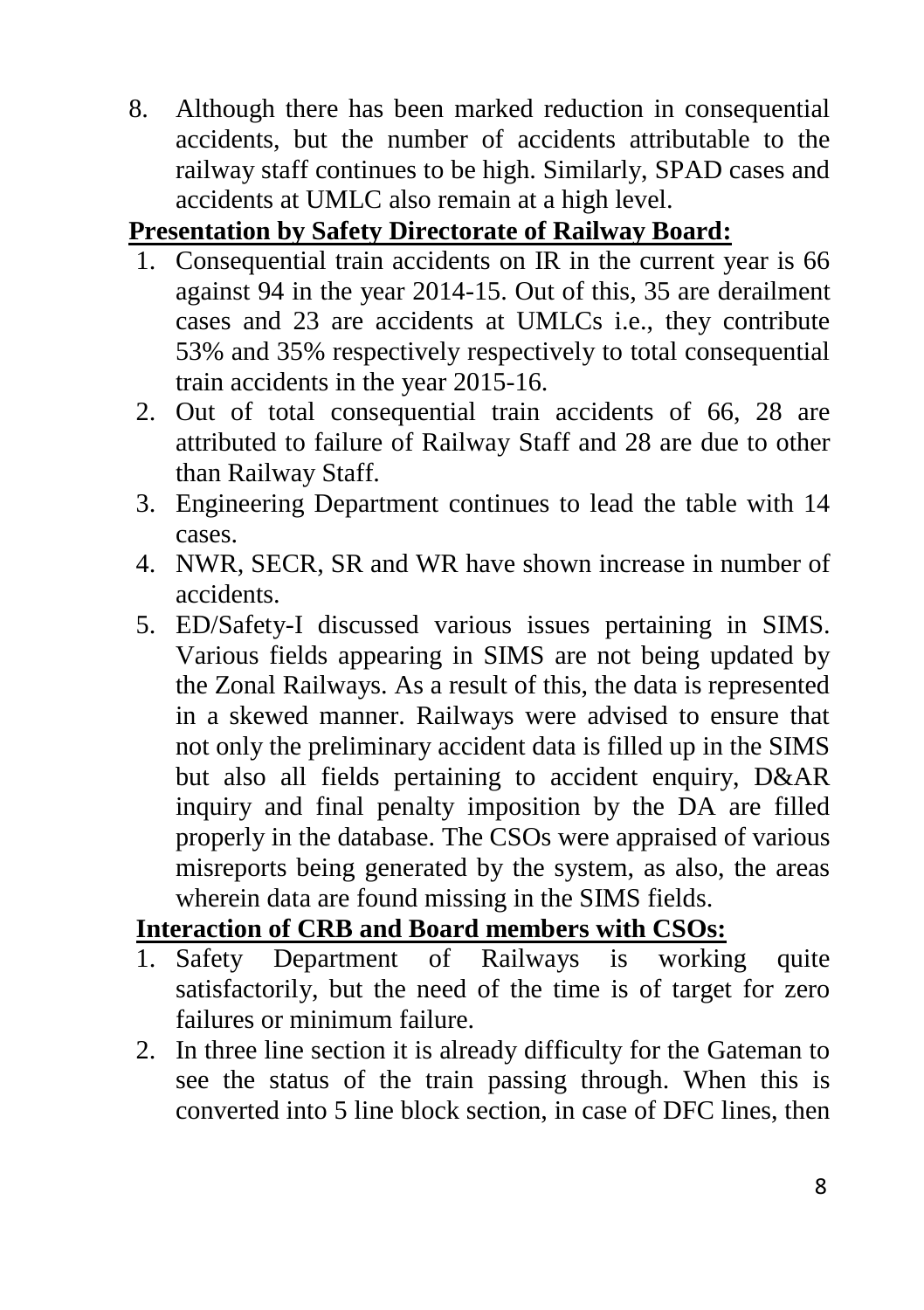the Gateman reaction to the different trains passing through the gate will be impossible to communicate status of different trains. Also, for how much time the gate remains closed in 5 line block section will be tough decision.

- 3. Instructions already exist that Rajdhani / Shatabdhi routes should not have any UMLCs but inspite of that there are various Railways where such situation exists. Urgent action for elimination of UMLCs in these sections need to be taken.
- 4. Hot axle cases in both coaching and freight trains is an area of concern. Enroute rolling 'in' examination of freight trains was discontinued in 2006 to improve wagon turn around. Boars should review these instructions.
- 5. A letter has been issued to all the GMs for conducting safety audit of all Divisions through DRMs. The target date was 31.10.2015. a report should be submitted to Board and compliance to all the deficiencies should be ensured.
- 6. Repeated failure of same type under a given condition is not acceptable at al. CSOs are advised that as soon as a failure occurs, a special preventive check is done in the system to know that similar conditions don't occur again.
- 7. Central Railway should ensure that Motorman does not work excess hours over stipulated rostered hours of 104.

#### **Finance Commissioner:**

- 1. Automation is the need of the hour in train operation. Full features of automation needs to percolate down the corner to achieve its full benefits.
- 2. Simplification of language for imparting safety instructions needs to be ensured. The instructions in the local language must be issued to the staff.
- 3. Involvement of staff in the working of the depots/ running rooms etc., is required. If possible during inspection a union person may be taken for inspection.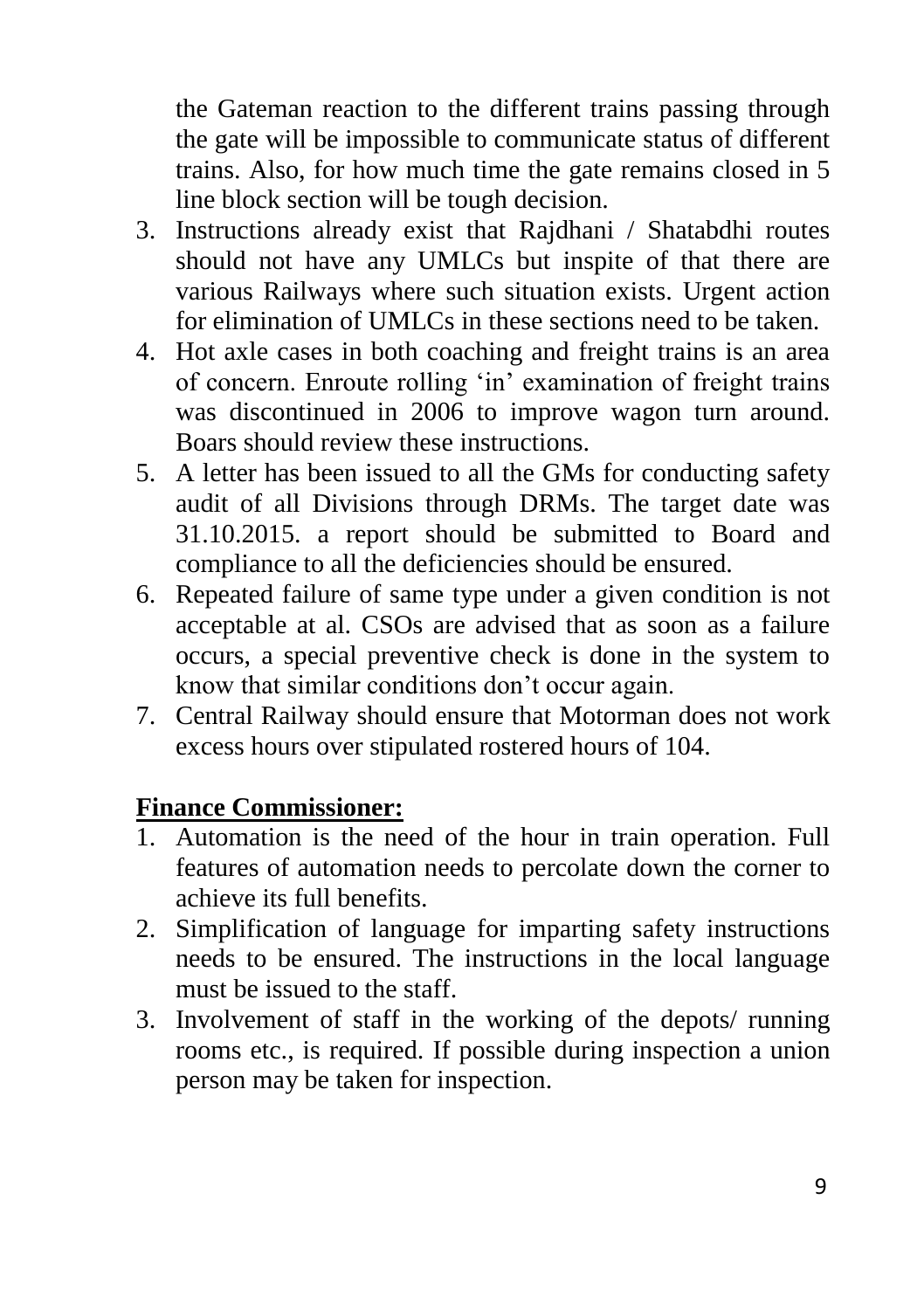# **Member Engineering:**

- 1. Safety is very important as far as train operation is concerned. The system will run automatically if the foundation is good.
- 2. Lobby in-charges must take positive action on the feedback given by the LP at the time of signing 'off'.
- 3. Inspection schedule and how to do that inspection is an important aspect, which must be laid down.
- 4. 'shunting melas' to be organized at the zonal headquarters . GM should attend it and apprise staff about safety.

# **Member Electrical:**

- 1. **Banihal tunnel** this tunnel was commissioned about one year back. There are lots of features connected to the working of the tunnel but it is surprising to know that a large number of features are either not functional or have gone in to disuse. Escape tunnel which has been provided is full of dirt and muck and voice logger in the control room is not functional. There is an urgent need to conduct a thorough safety audit of this tunnel by officers of other zonal railway.
- 2. **DG set in RRI** Normally running of DG set is checked for 5 minutes and set is put off. However, at the time of crisis when DG set needs to be used then it konks off in 2-3 hours. It is, therefore, most important that DG sets in RRI are run for 8 hours in a quarter to check its performance.
- 3. Signaling gears are to be checked as per the laid down schedule. It is to be ensured that they are in fine fettle all the year around.
- 4. In the CMS software it is found that each lobby is having the same password and sometimes the password is managed by the private person who looks after outsourced work of date entry in the lobby. This needs to be checked immediately.

# **Sub: Fire in trains – amendment to Section 167 of Railways Act.**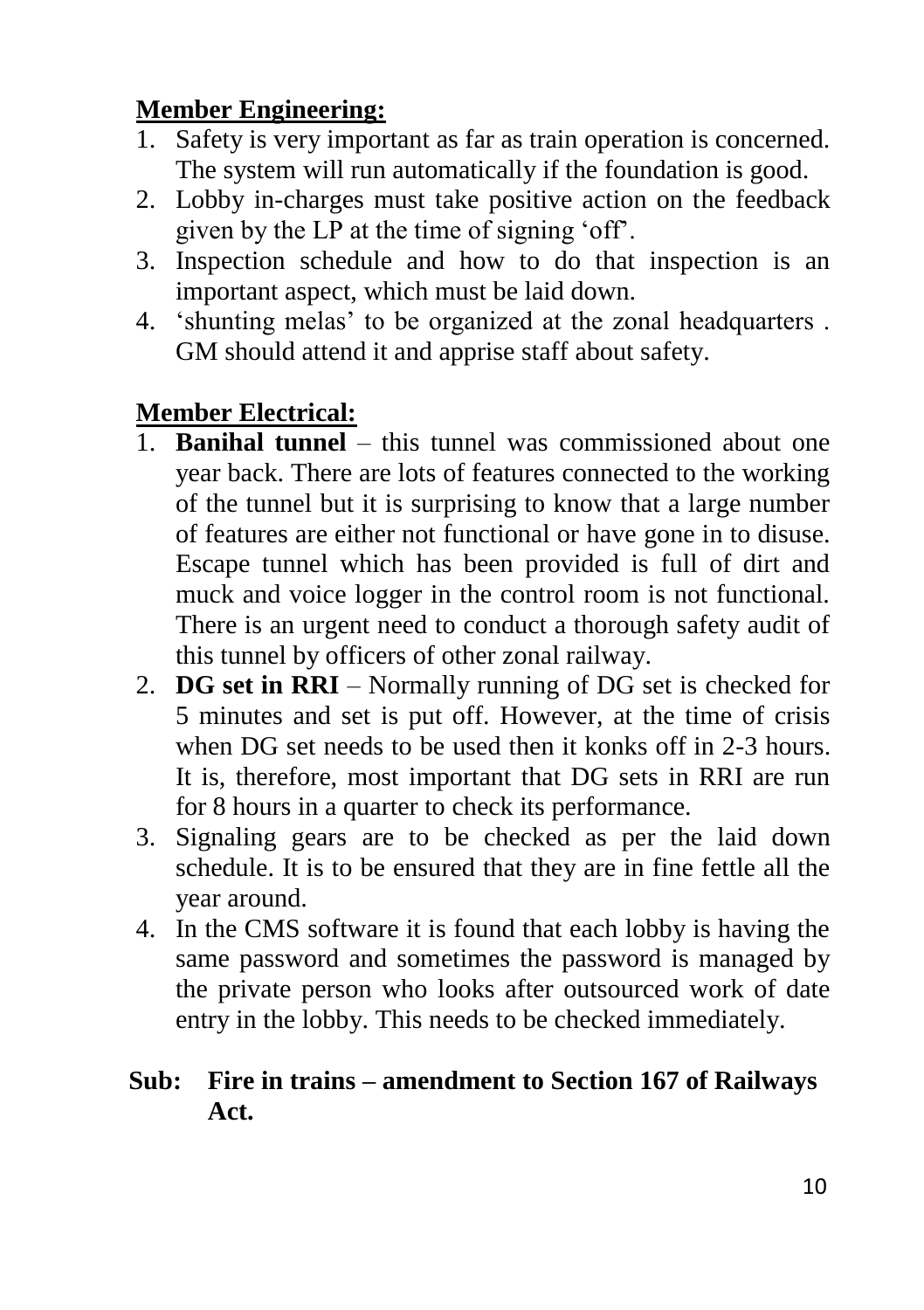#### **Ref: Railway Board letter No. 2015/Safety (DM)/7/3 dated 15.02.2016.**

A reference was made to RB to ascertain the need to amend Section 167 of Railways Act to empower Railway Officials to enforce prohibition of smoking in Railway premises.

The matter has earlier been examined in consultation with Legal Adviser (Railways), who has suggested as under;

**"***It may be seen that, as authorized by Para 4 of the O.M. dated 08.8.2005 of Ministry of Health and Family Welfare, Ministry of Railways has already issued a notification dated 12.01.2006 authorising certain Railway Officers to take action under the provisions of Tobacco Act of 2003. That being so, it is up to the authorities to invoke the provisions of either the Tobacco Act or the Railways Act as the situation may warrant. Therefore, there is no need to make amendments in the Railways Act as has been proposed".*

In the view of above, the amendment of Section 167 of Indian Railways Act, 1989 does not seem warranted.

> **(P. Srinivas) Director / Safety-III**

- **Sub: Restricting entry into Coaching Depots and prohibiting usage of coaches as rest-shelters by onboard staff.**
- **Ref: RB letter No. 2009/M (C)/141/6 Vol. II Part (II).**

In regard to the incidence of fire in 6 coaches of Train No. 22824 BBS Rajdhani Express and SDAH Rajdhani Express on 21.4.2014 at NDLS, the enquiry committee had attributed the responsibility of the incident to the onboard staff of ECoR and ER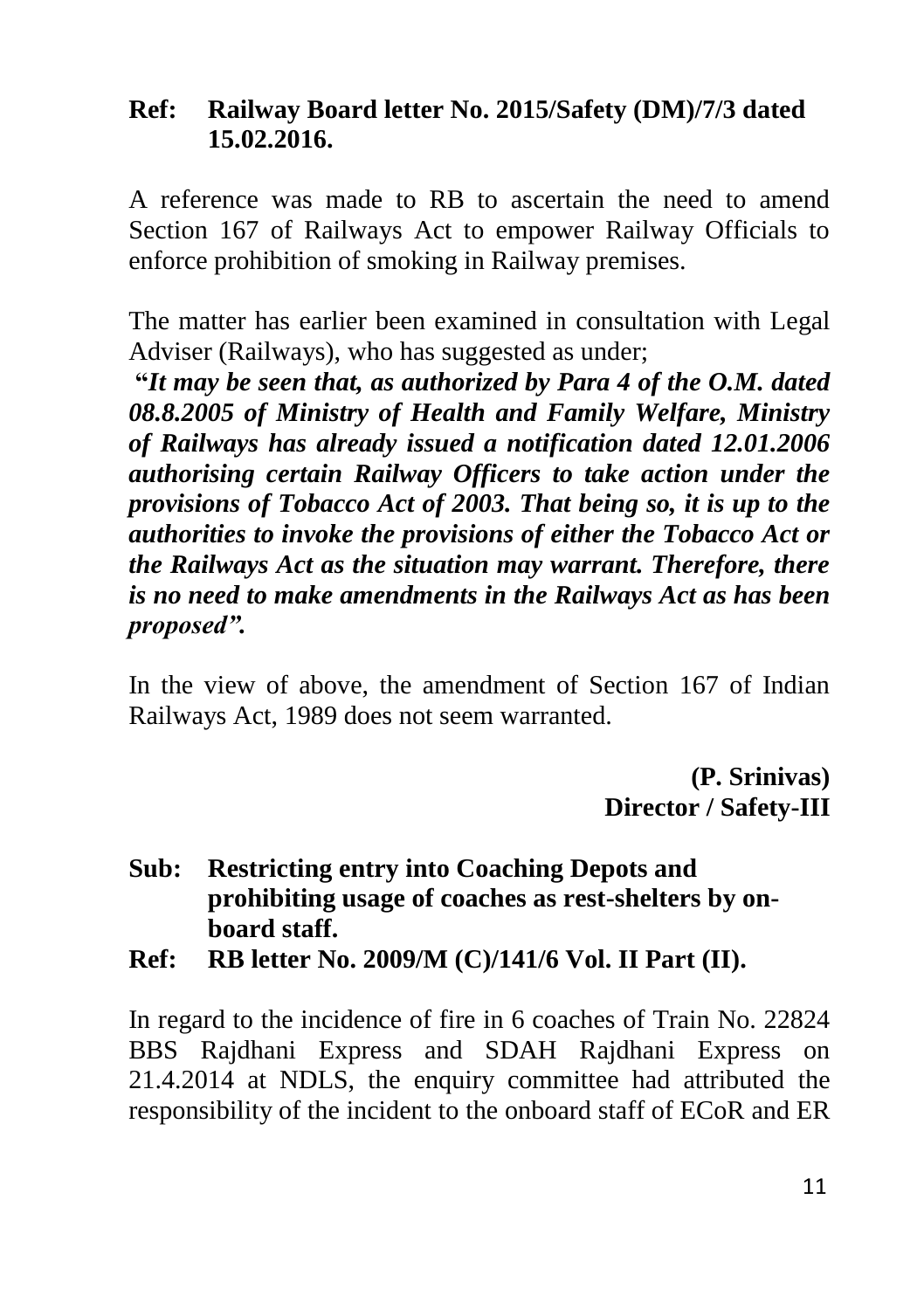who were observed to be using the rakes as rest shelter. It has also been observed that miscreants / unauthorized personnel other than maintenance staff may interfere with safety fitting of coaches leading to safety risks to passengers. Issue of security provision in coaching depot was further deliberated in Board in consultation with Security and Safety Directorates.

This is a serious matter and Ministry of Home Affairs has also expressed concern on the incidence and possible law and order issues and has further advised to cover the yard under CCTV surveillance so that any undesirable activity in that area could be immediately detected. Provision of CCTV in the coaching depot was also recommended by enquiry committee of DLI Division of Northern Railway.

Therefore, in order to maintain safety and security of coaches and ensure that maintenance work including pest and rodent control treatment of coaches is carried out without interference. Railways are advised to:

- a. Declare all major coaching depots as high security zone and prohibit entry of personnel other than authorized maintenance and shunting staff.
- b. Visitors including Railway personnel other than authorized maintenance and shunting staff may be permitted inside coaching depots only, if they carry visitor pass issued by concerned CDO.
- c. Strictly ensure that on-board staff (Pantry Staff, TTEs Coach Attendants, Power Car Staff etc.,) does not utilize coaches as rest shelters.
- d. RPF need to regulate the trespassers accordingly.

Railways are advised to scrupulously follow above instructions and take necessary action.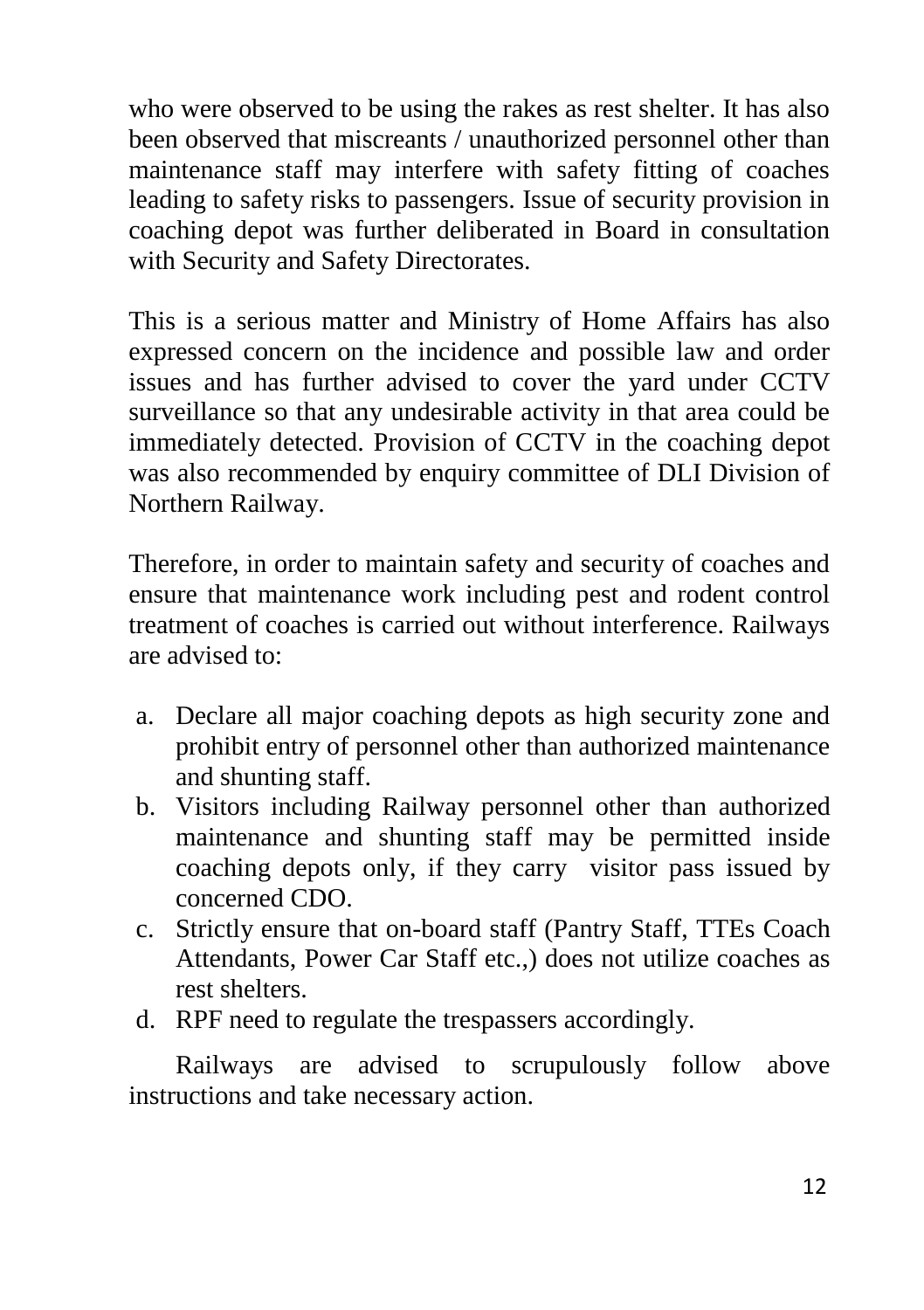This has the approval of Board (MM and DG/RPF).

## **(Prashant Kumar) Director ME (Coaching)**

#### **Sub: JPO for safety and security of stabled rakes. Ref: RB letter No. 2015/Safety (DM)/12/3 dated 18.3.2016.**

# With a view to reduce fire accidents / incidents in the stabled rakes, Board has proposed to issue a JPO duly involving Operating, Mechanical, Electrical and Security Directorates. A draft guidelines prepared in this regard are enclosed.

View of Zonal Railways on the draft guidelines may please be advised to Board. If Zonal Railway had issued any instructions or guidelines in this regard the same may also be sent to Board. It is requested that the above details may please be uploaded in SMDMS or e-mailed to [dsafety@rb.railnet.gov.in](mailto:dsafety@rb.railnet.gov.in) and [pamurthi\\_srinivas@yahoo.com](mailto:pamurthi_srinivas@yahoo.com) before 31.3.2016.

#### **(P. Srinivas) Director / Safety-III Draft guidelines for JPO of Zonal Railways for safety / security of stabled rakes**

In the backdrop of increasing fire accidents / incidents of empty rake stabled on platforms / yards and huge loss to railway property reported from Zonal Railways, it has become imperative to review the safety / security measures in practice and to plug the loopholes if any with a view to prevent recurrence of such incidents. Enquiries conducted into such accidents have brought out miscreant activity, maintenance related issues, careless disposal of beedi / cigarette butts, cooking inside coaches etc., as reasons / probable reasons for those incidents. They are indicative of inadequate security arrangements, lacunae in securing of rakes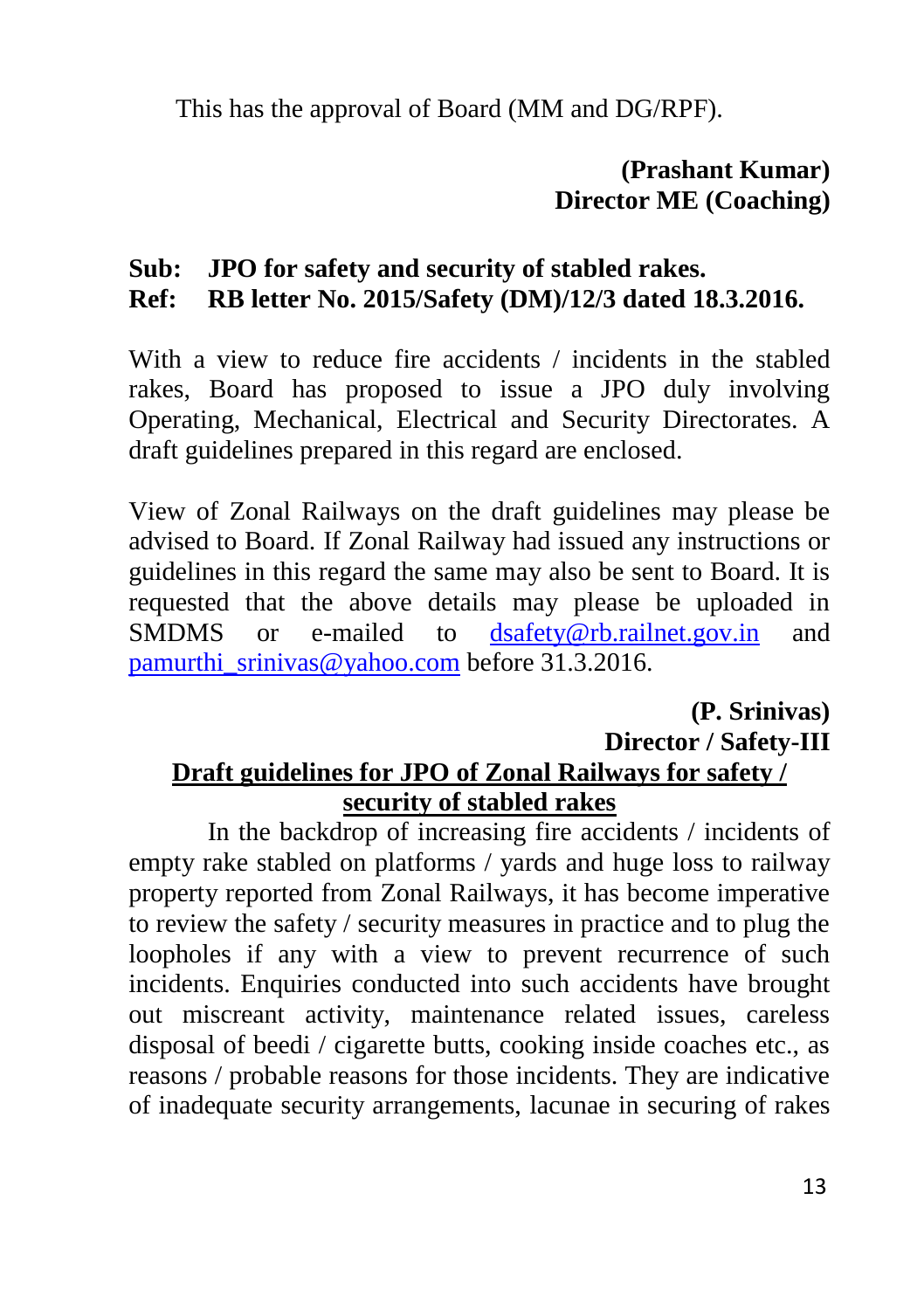by concerned staff, lack of enforcement of the rules and procedures by various staff etc.,

With a view to prevent / reduce such incidents, the following guidelines are issued to Zonal Railways for drafting JPO involving Operating, Mechanical, Electrical and Security Departments within a fortnight and implement the instructions to prevent fire accidents / incidents in stabled rakes. These guidelines are not exhaustive and therefore should be drafted incorporating other relevant aspects considering the prevailing specific security threats / situations at particular railways / places concerned.

The general guidelines for drafting JPOs at Zonal level for safety / security of stabled railway rakes are as under:-

#### **(A) At stations:**

- **1.** All switches / breakers including power supply to main pantry and mini-pantry equipment should be turned off by nominated staff of Electrical Department before the coaches are locked.
- **2.** On arrival of any train at a terminal station, window shutters should be dropped and coaches should be locked positively by C&W staff in presence of RPF to prevent entry of unauthorized persons. The rake must be moved from platform to yard and from yard to platform in locked condition. It should be ensured that no passengers / persons remain inside the coaches before locking them, except electrical escorting staff like AC Mechanic and ACCA etc., who are permitted to remain in coaches vide RB letter No. E (LL)83/HER/1-2 dated 27.6.1985 issued by Establishment Directorate with Board Finance Directorate concurrence, which indicates that these staff are allowed to take rest in the AC coaches itself wherever rest facilities have not been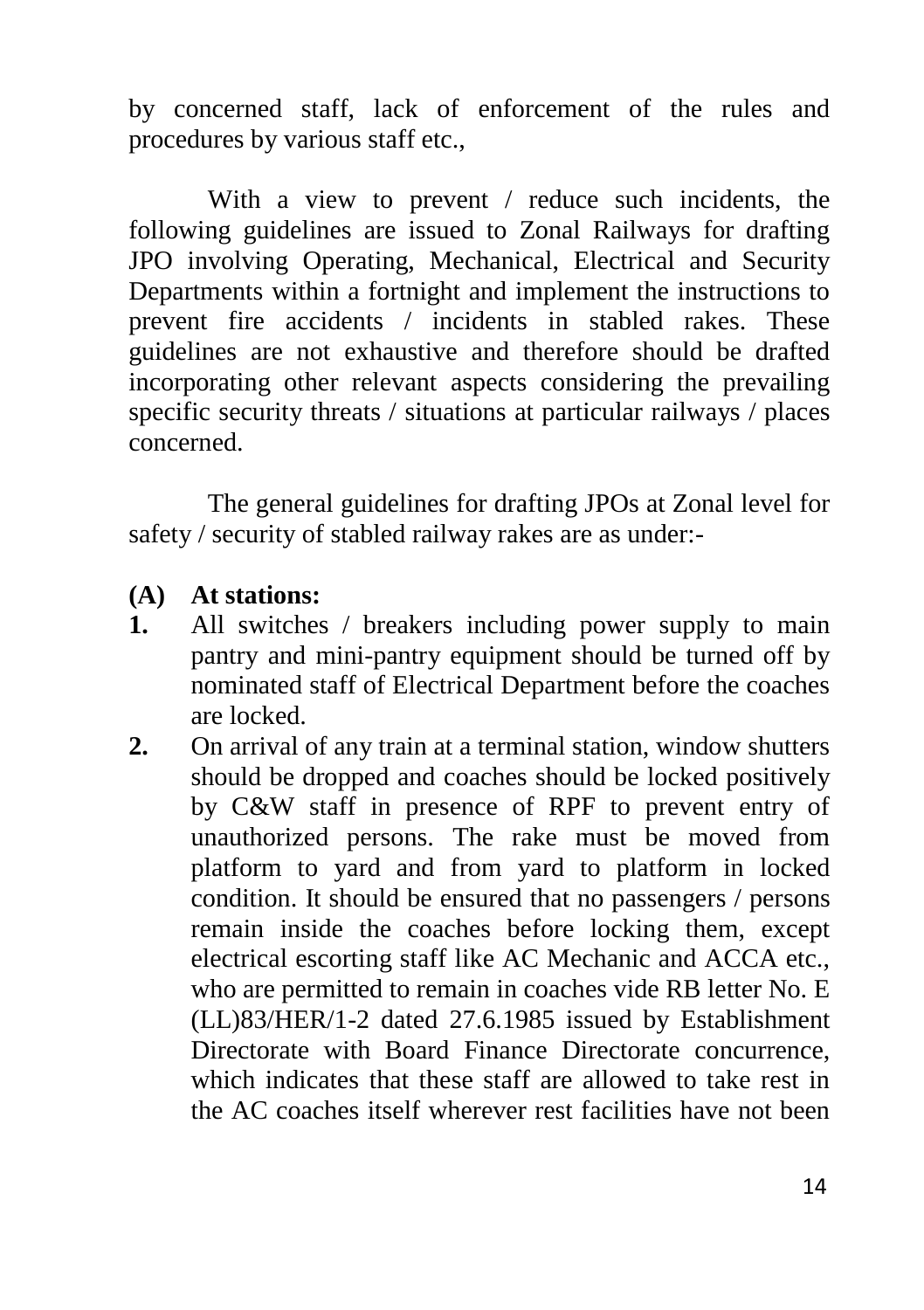made available to them in the nature of a running / rest room. Nominated Electrical, C&W and RPF personal who have jointly supervised above mentioned activities should confirm under joint signature on a register kept in C&W Office at the station that the activities have been completed else concerned supervisor should record the reasons.

- **3.** If at any station, nominated staff of C&W or Electrical Departments are not available, this activity has to be carried out by nominated staff of Operating Department.
- **4.** If a rake is stabled at platform or coaching yard or is being moved for maintenance of being brought out after maintenance, the activity mentioned against points  $1 \& 2$ has to be ensured by the concerned staff.
- 5. Rake should be emptied and all escorting staff, linen staff should vacate the coaches and it should be ensured by the C&W staff that the coaches are in locked condition.
- 6. Rake should not be moved out of the platform till the time activities mentioned above are complete. Wherever it is not feasible to complete the above procedures without jeopardizing other operational requirements, alternate measures should be devised by the concerned Departments to comply the said aspect. This should be personally ensured by SM on duty.
- **(B) At yard:**
- 1. Station and yard area must be provided with all basic security arrangements and covered under CCTV surveillance. RPF should report the requirements to concerned Departments for compliance.
- 2. Proper lighting arrangements should be ensured by electrical departments and backup generators are made available at yard and stabling areas where maintenance of rakes are done to ensure continuous lighting even in the event of power failure. The SM / YM in co-ordination with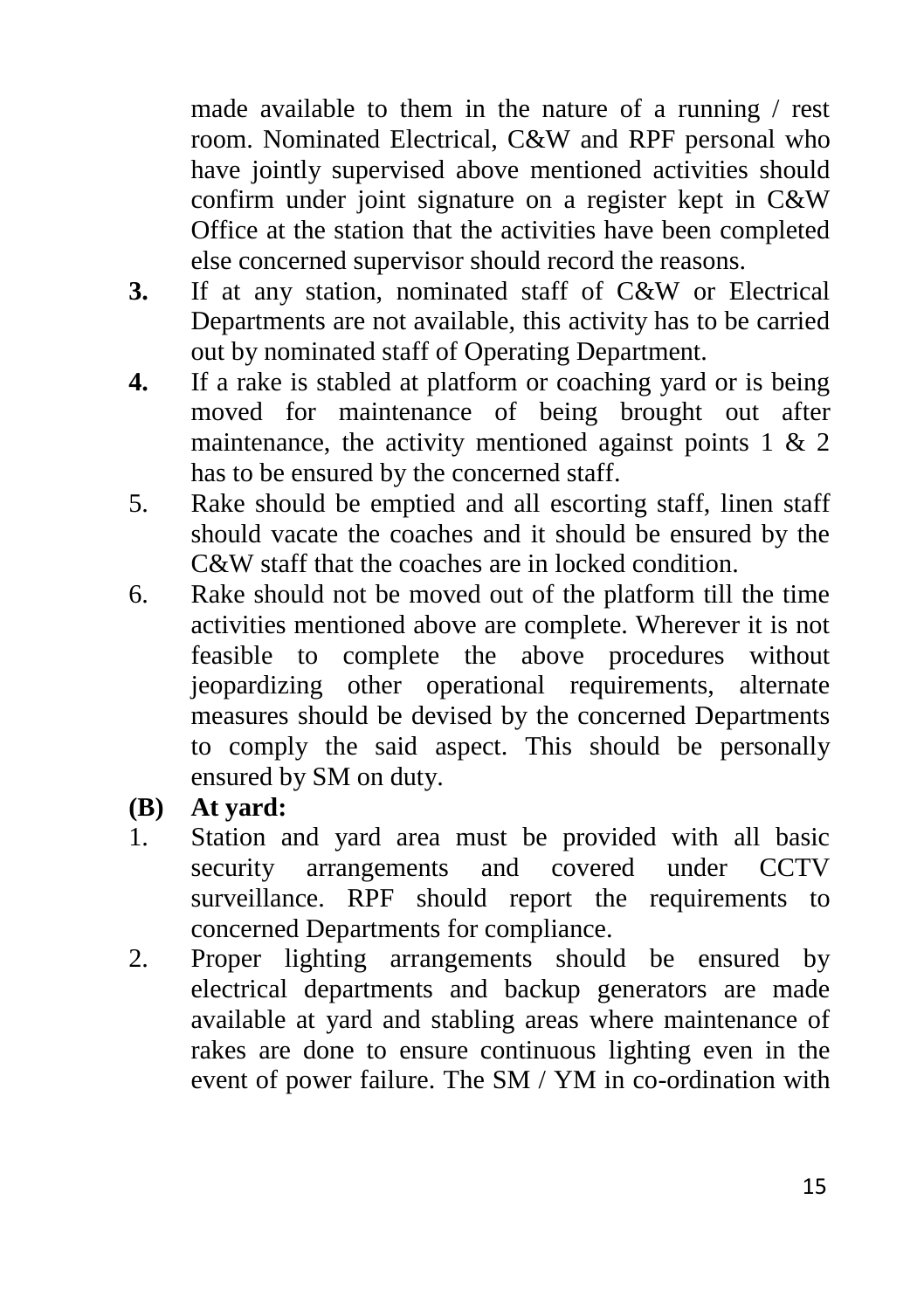Electrical Department should ensure proper lighting arrangements.

- 3. All precautions outlined with respect to stabled rakes under (A) as applicable should be followed for stabled rakes in yard also.
- 4. It shall be ensured that yard area / maintenance area / stabling area is fenced or boundary wall is constructed.
- 5. It shall be ensured that the water supply to yard and station areas other than the meant for passengers / customers are to so regulated that the same is not being misused by the general public and unauthorized entry for pilfering water from Railways avoided.
- 6. In the Coaching Depot, all maintenance staff should be issued work permit by the CDO's office. For EMUs / MEMUs stabled in stations / yard, maintenance staff should be issued permit by concerned Sr. DEE. For visitors separate ID Card should be issued. This system can be digitized in the long run, RPF should ensured that only person with valid authority are permitted on rakes under maintenance else they may be treated as trespassers.
- **(C) General:**
- 1. Division should identify stabling plan for each train / rake. These should be jointly signed by Sr. DME, Sr. DEE/G (for EMU/MEMU – Sr. DEE/RSO), Sr. DSC and Sr. DOM or officers of these branches nominated by DRM if these posts are not available / vacant.
- 2. Generally locked rakes should be stabled at stations / yards where RPF staff is available. However, in exigencies and for operational reasons if the rake has to be stabled at some other station / place, the location should be notified to Electrical (for lighting) and Security Departments by Operating Department. This however should be permitted as a routine.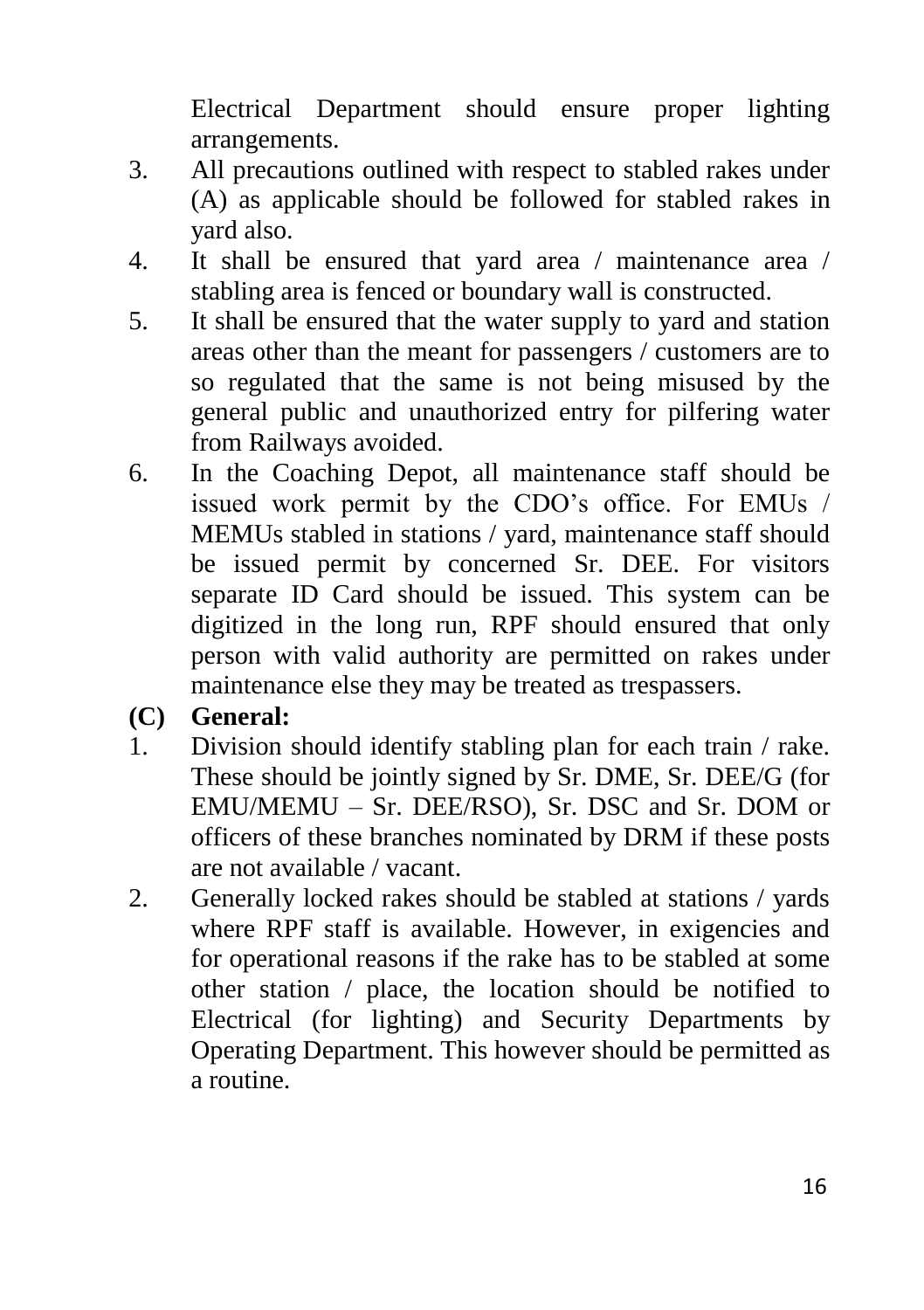- 3. For day-to-day stabling of regular trains at a nominated place, there is no need to issue a memo to RPF. However, in case of any deviation from the standard practice, Divisional Security Control Room has to be advised for arranging security.
- 4. Above procedure should be followed for spare coaches and rakes that are stabled on platforms and in yards.
- 5. RPF staff should ensure safety and security of the rake when stabled, especially from thefts of fittings, vandalism, nuisance, unlawful activities etc., If there is no RPF then it will be done by Operating Department.
- 6. All staff working in maintenance / yard should wear issued uniform and be in possession of ID cards as well as work permits if they are entering the rake / pit.
- 7. Earmarked resting places for Railway employees and contract labour in yard and station area should be made available.
- **(D) Procedure during bomb threats at station platform and yard:**
	- 1. When specific bomb threat is received, RPF in coordination with GRP / Local Police should ensure that the rake is thoroughly checked. Sniffer dogs could be used for foolproof checking. Police clearance is necessary for the movement of the rake concerned.
	- 2. In the event of a bomb, IED or suspicious device being detected, bomb squad may be requisitioned by RPF / GRP. Only after necessary action is taken by the Police and clearance given in writing, the rake may be moved.
	- 3. The entire area should be cordoned off and the general public and railway employees should be evacuated in event of  $(1)$  &  $(2)$  above.
	- **(E) Accident/ untoward incident:**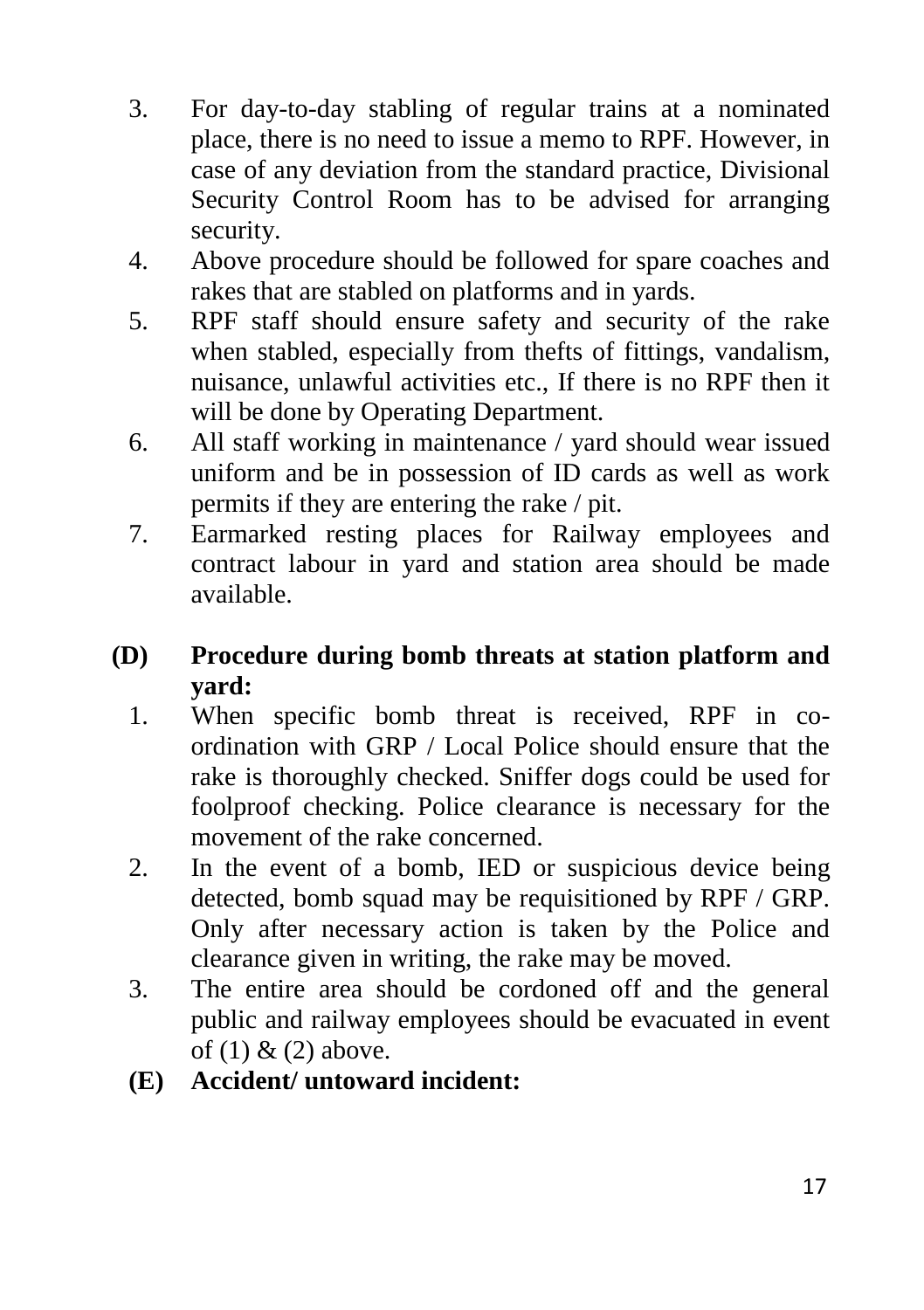- 1. In such instances, when rakes / rolling stock are stabled at unscheduled / unsecure locations, it shall be the duty of the SM of the nearest station to first ensure the security of the rakes in the manner possible and to intimate the RPF Post with jurisdiction about:
	- a) Precise location of stabled rake.
	- b) Number of coaches / wagons, description, information about goods carried needing special protection / arrangement etc.,
	- c) Duration for which security is required.
- 2. In the vent of RPF staff escorting trains / rakes which become involved in accident/ untoward incidents, it shall be the duty of the escort staff to ensure that the RPF Post with jurisdiction is informed immediately of the accident which led to unscheduled stoppage / stabling of the train / rake for arranging reinforcement / relief.
- 3. After intimation to the concerned RPF Post, the train escort staff should remain on duty with the train / rake and wait for further instructions from the Sr.DSC / DSC of the concerned Division where the untoward incident has occurred.
- 4. While handing over charge to the relieving party, message should be conveyed to the Sr. DSC / DSC of the concerned Division and home Division with details of handing over and taking over before departure.

**\*\*\*\***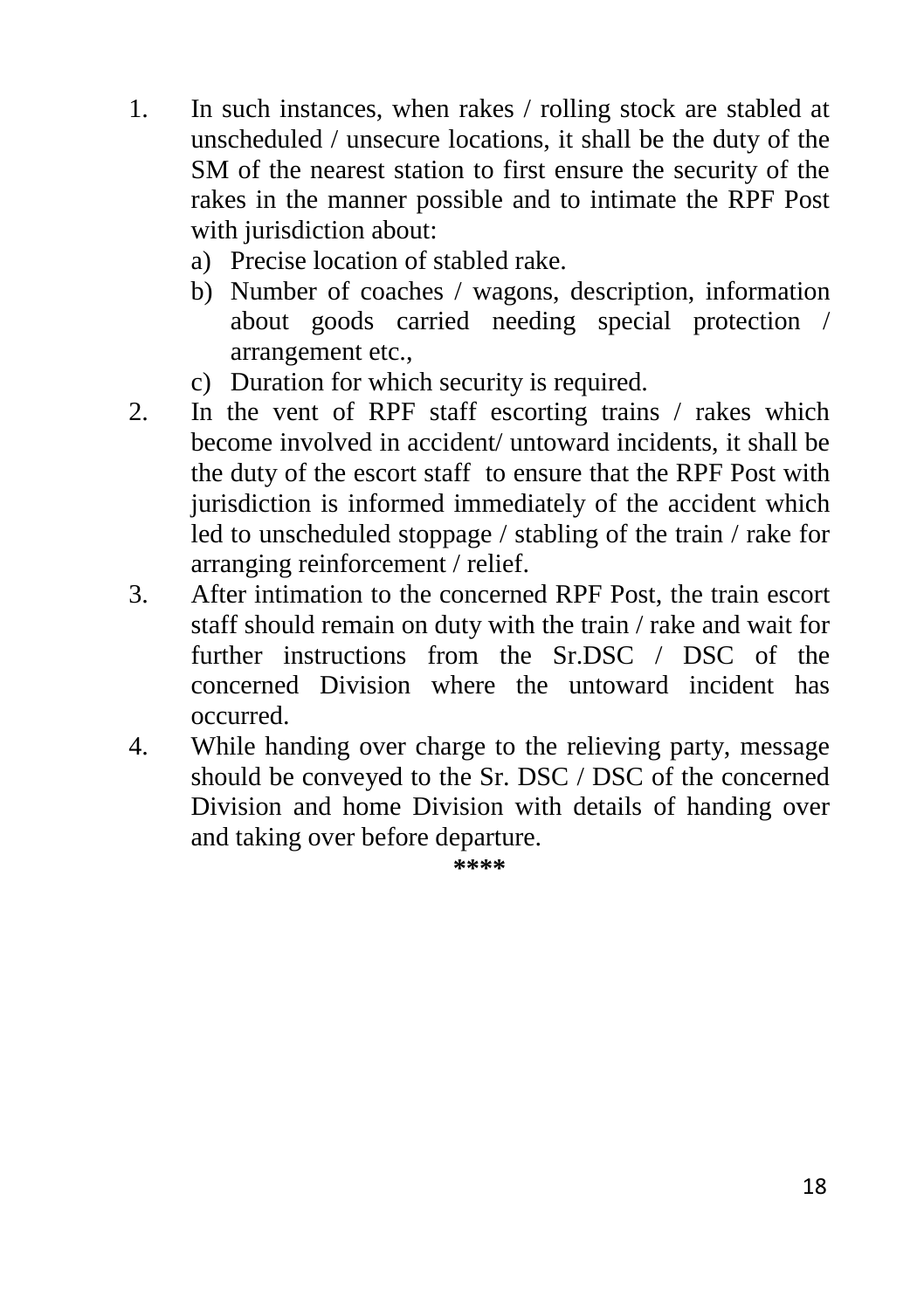

- **108 Threshold Value:** For the purpose of reporting of accident, threshold value is a minimum value beyond which the accident will be treated as having serious repercussion on the basis of loss to railway property or interruption to through traffic. It shall constitute two portions.
	- a) Threshold value of loss of railway property is fixed at one lakh rupees or;
	- b) Threshold value of interruption to through traffic either partial or total is where duration of interruption is equal to or more than the number of hours specified against each column below.

| <b>Interruption</b> | hrs) | $BG=A,B,C$ or D   BG=D,E Spl or   BG= E<br>Spl routes (in   MG-Q, $R$   MG=S routes<br>routes (in hrs) | - or<br>(in hrs) |
|---------------------|------|--------------------------------------------------------------------------------------------------------|------------------|
| Total               |      |                                                                                                        |                  |
| Оr                  | or   | or                                                                                                     | or               |
| $Total + Partial$   |      |                                                                                                        | 12               |

#### **108.1 Classification of Routes:**

Classification of routes on South Central Railway is as follows:

| SOUTH CENTRAL RAILWAY                |         |  |  |
|--------------------------------------|---------|--|--|
| Routes "A" – Speeds upto 160 KM/hour |         |  |  |
| Route                                | Section |  |  |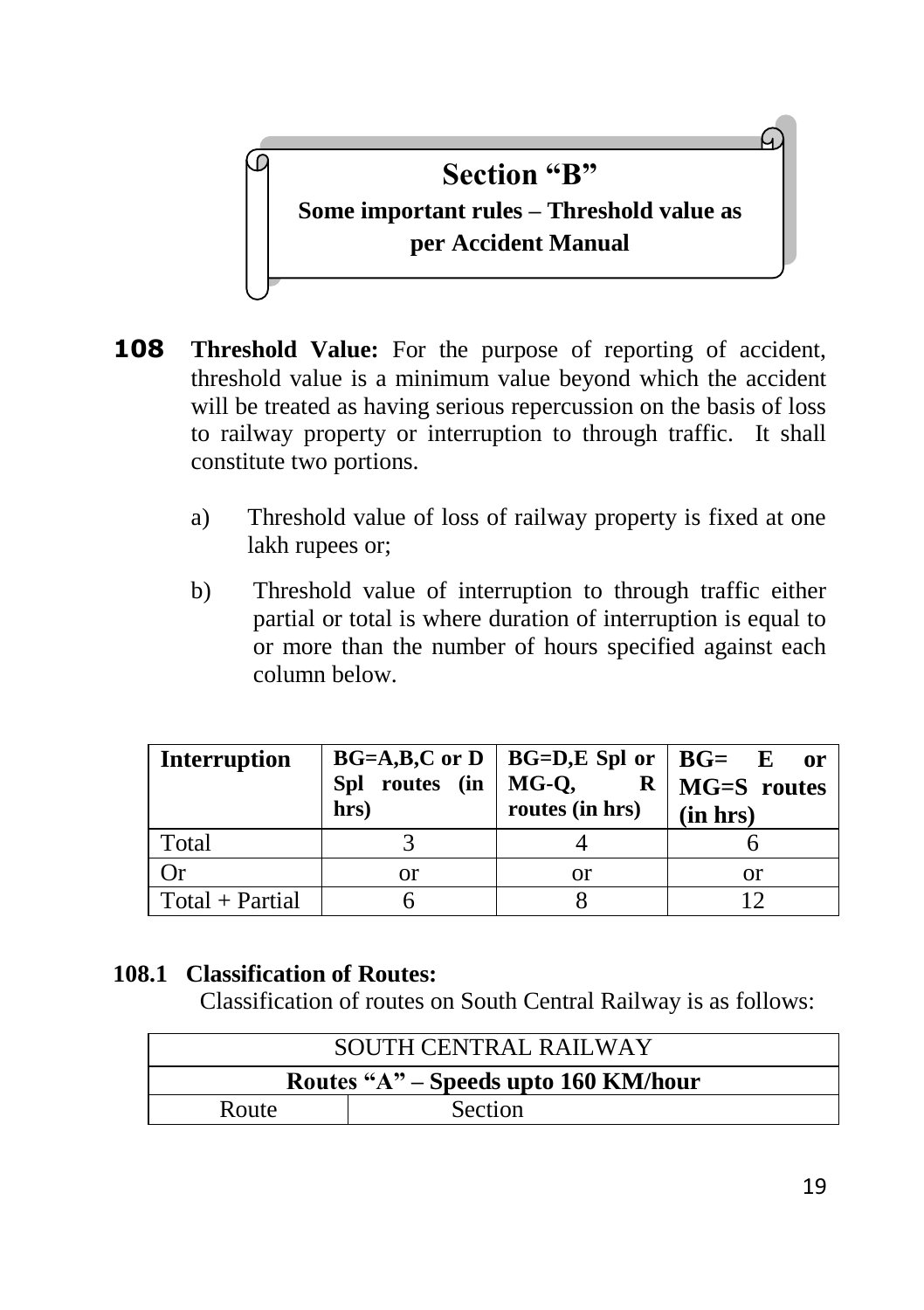| A | Vijayawada – Balharshah, including Kazipet by         |
|---|-------------------------------------------------------|
|   | pass.                                                 |
|   | Gudur - Vijayawada                                    |
|   | Route "B" - Speeds upto 130 KM / hour                 |
| B | Guntaka - Bellary                                     |
|   | Gudur - Renigunta - Tirupathi                         |
|   | Katpadi - Pakala - Tirupathi                          |
|   | Guntakal - Nandyal                                    |
|   | Vijayawada - Bhimavaram - Nidadavolu                  |
|   | Bye pass near Bhimavaram                              |
|   | Pagidipalli - Nadikude                                |
|   | Guntur - Nadikude                                     |
|   | Guntur - Krishna Canal                                |
|   | Guntur - Tenali                                       |
|   | Nallapadu - Donakonda - Nandyal                       |
|   | Secunderabad - Falaknuma - Dhone                      |
|   | Secunderabad - Bolarum - Mudkhed                      |
|   | Manmad - Mudkhed                                      |
|   | Kazipet - Secunderabad                                |
|   | Secunderabad - Wadi                                   |
|   | Hussainsagar - Hyderabad                              |
|   | Bye pass near Hussainsagar                            |
|   | Vijayawada - Visakhapatnam                            |
|   | Wadi - Guntakal                                       |
|   | Guntakal - Renigunta                                  |
|   | Gooty - Dharmavaram                                   |
|   | Bye pass line at Renigunta                            |
|   | Route "D" Speeds upto 110 KMPH and the annual traffic |
|   | density is less than 20 GMT                           |
| D | Vikarabad - Parlivaijnath                             |
|   | Nadikude - Macherla                                   |
|   | Samalkot - Kakinada Port                              |
|   | Parbhani - Parlivaijnath                              |
|   | Gooty - Pendekallu                                    |
|   | Dornakal - Bhadrachalam Road                          |
|   | Bhadrachalam Road - Manuguru                          |
|   | Karepalli - Singareni Collieries                      |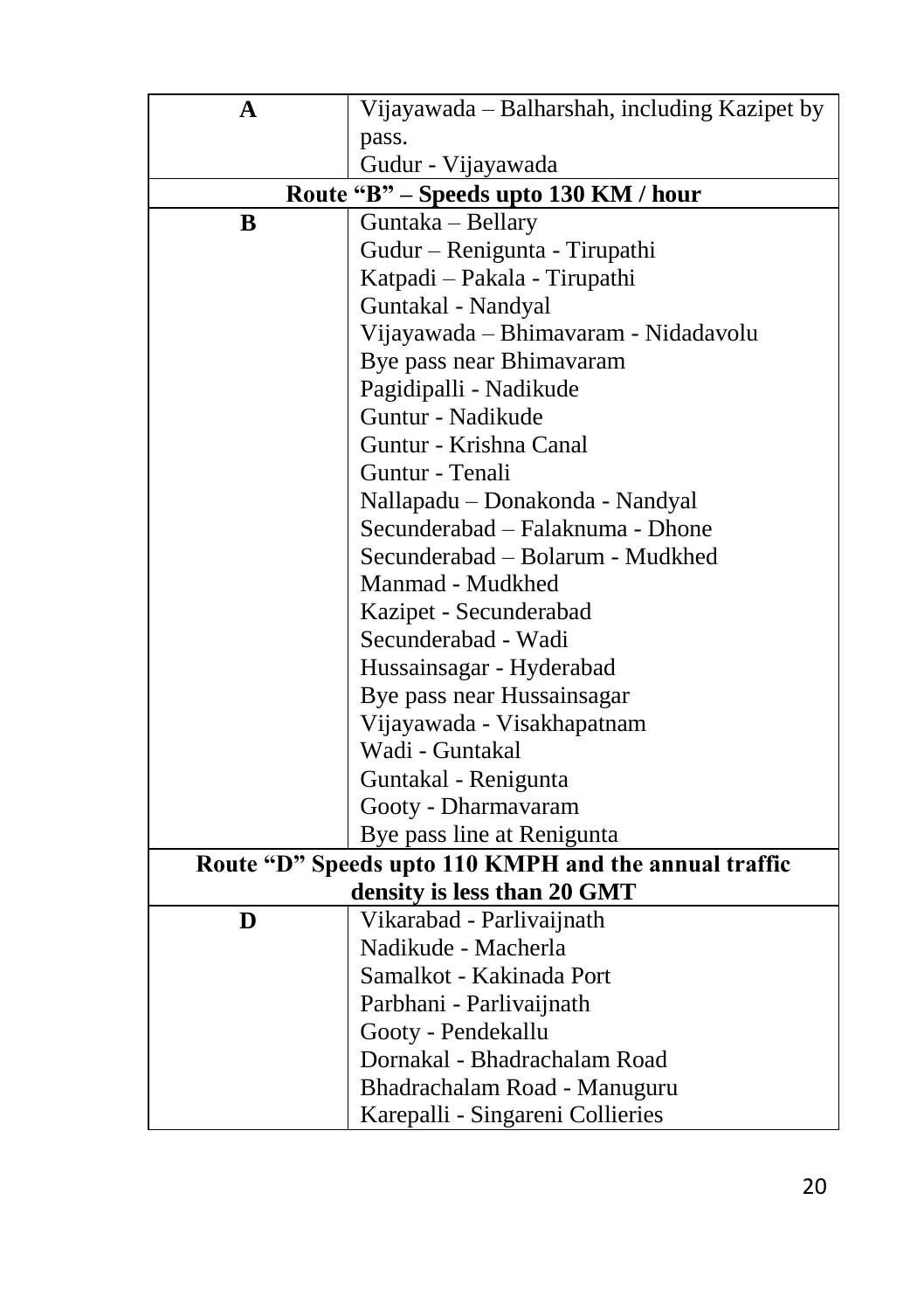|                        | Purna - Akola                                                 |  |  |  |  |
|------------------------|---------------------------------------------------------------|--|--|--|--|
|                        | Pakala - Dharmavaram                                          |  |  |  |  |
|                        | Route "D" Spl – Speeds upto 110 KMPH and the annual traffic   |  |  |  |  |
|                        | density is 20 GMT or more.                                    |  |  |  |  |
| D Spl                  | Bye pass between Sanatnagar and Moula Ali                     |  |  |  |  |
|                        | Route "E"-All other Sections and branch lines with speed upto |  |  |  |  |
|                        | 100 KMPH                                                      |  |  |  |  |
| E                      | Venkatachalam - Nidiguntapalem                                |  |  |  |  |
|                        | Peddapalli - Jagityal                                         |  |  |  |  |
|                        | Manigarh - Gadchandur                                         |  |  |  |  |
|                        | Motumari - Jaggayapet Town                                    |  |  |  |  |
|                        | Gudivada - Machilipatnam                                      |  |  |  |  |
|                        | Bhimavaram - Narasapur                                        |  |  |  |  |
|                        | Kakinada town - Kotipalli                                     |  |  |  |  |
|                        | Tenali - Repalle                                              |  |  |  |  |
| Adilabad - Pimpalkutti |                                                               |  |  |  |  |
| Mudkhed - Adilabad     |                                                               |  |  |  |  |
|                        | Janakampet - Bodhan                                           |  |  |  |  |
|                        | Malkajgiri - Moula Ali chord line                             |  |  |  |  |
|                        | Bye pass at Malkajgiri                                        |  |  |  |  |
|                        | Bye pass at Secunderabad                                      |  |  |  |  |
|                        | Bye pass at Dornakal Jn                                       |  |  |  |  |
|                        | Bye pass at Bhadrachalam Road                                 |  |  |  |  |
|                        | Bye pass at Manikgarh                                         |  |  |  |  |
| <b>Meter Gauge</b>     |                                                               |  |  |  |  |
| Route                  | Section                                                       |  |  |  |  |
| R3                     | Akola – Khandwa                                               |  |  |  |  |

**Note**:- The actual section speed as notified in the working timetable for different types of loco motives and rolling stock should be followed. The route classification of some sections may undergo a change from time to time.

**\*\*\*\***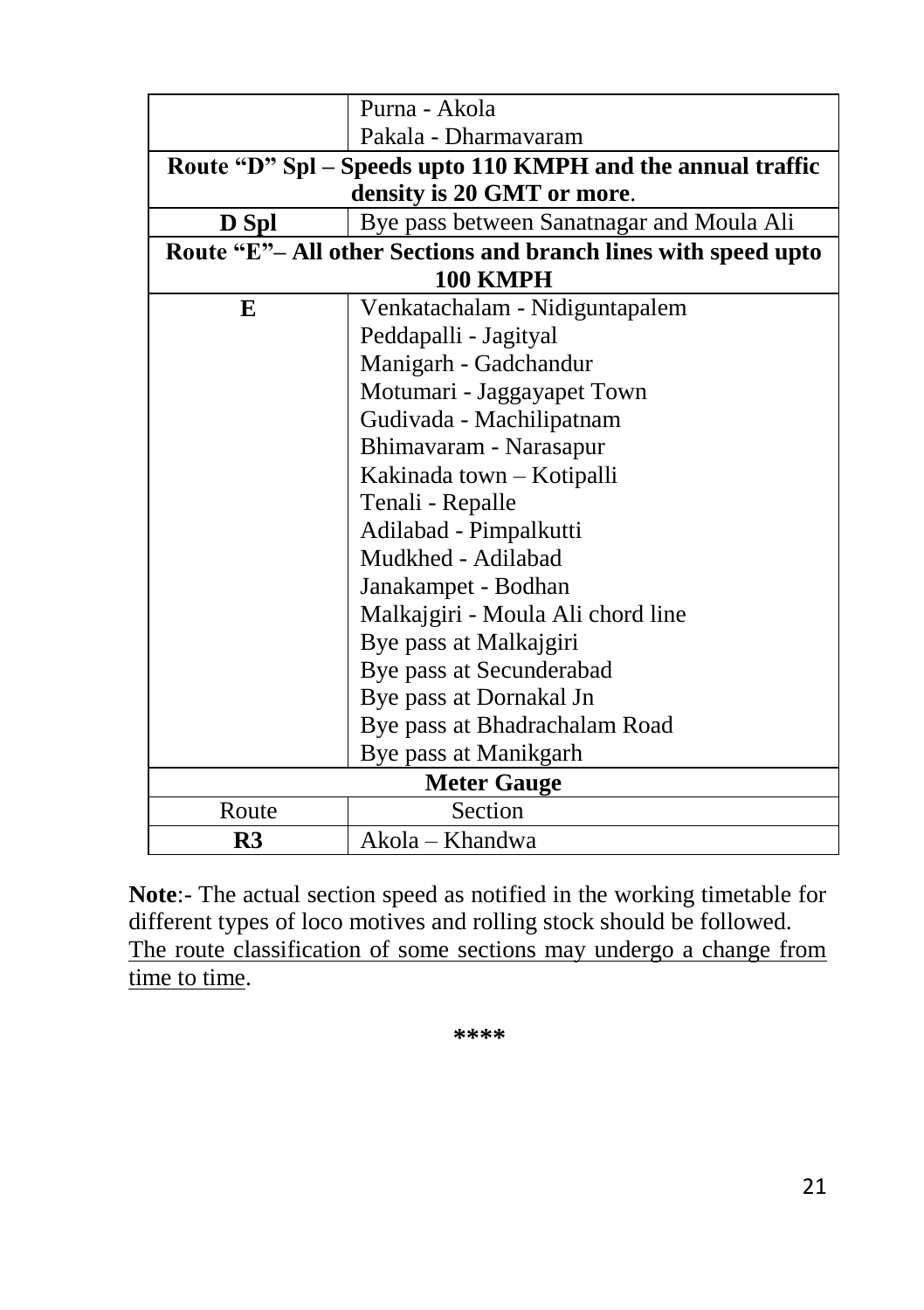

**ACS No. 139 to IRPWM dated 08.02.2016**

**1.0 The new Para 607 (4) shall be added to IRPWM given as under;**

**Para 607 (4) – For maintenance of track at locations where speeds are to be reduced due to work at work sites or in yard lines where speed potential is generally low, following track parameters for guidance of field officials are stipulated;**

| <b>Speed</b> | Peak value of UN | Peak value of  | <b>Permissible</b> |
|--------------|------------------|----------------|--------------------|
| <b>Band</b>  | (unevenness) in  | twist in mm at | gauge range        |
| in           | mm at 3.6m       | 3.6 chord      |                    |
| <b>KMPS</b>  | chord            |                |                    |
| 45           | 22               | 22             | $-10$ to $+27$ mm  |
| 30           | 24               | 25             | $-10$ to $+27$ mm  |
| 15           | 33               | 30             | $-12$ to $+27$ mm  |

**2.0 The existing Para 248 (2) of IRPWM shall be replaced with the following;**

**Para 248 (2) (a) BG – Track renewals, doubling, new lines and gauge conversions – 60 kg rails with minimum 90 UTS.**

**Note: For gauge conversion works and new line works having projected traffic of less than 5 GMT, 60 kg ((SH) rails, if available with railways, can be used depending upon future projected extension of lines etc.,**

**Loop lines:**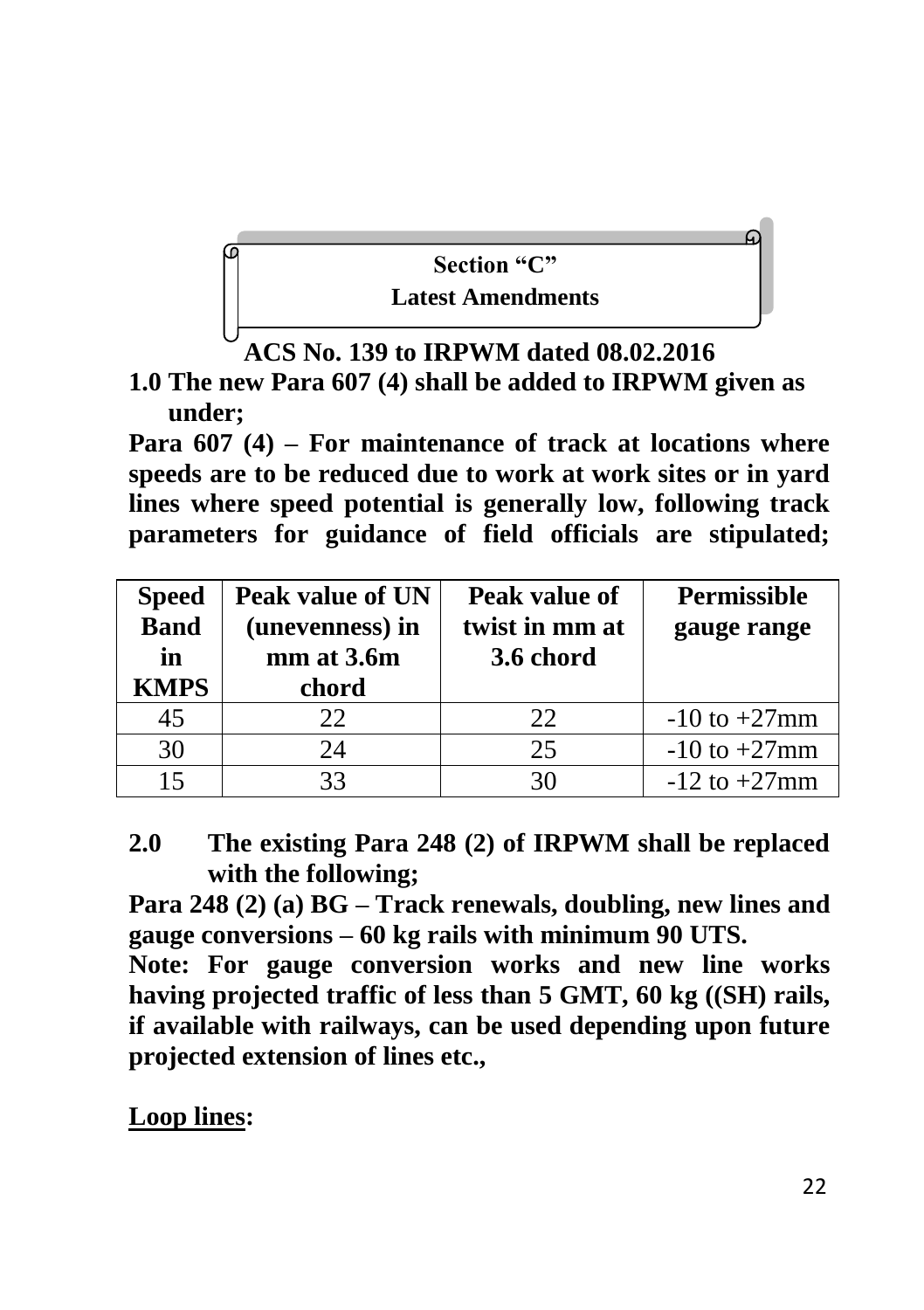**60kg (SH) or 52kg (SH) should be used. New rails may be used on loop lines of Group A, B & C routes with prior approval of Board.**

**Private and other Sidings:**

| (i) | Siding taking off from DFC or feeder   |  |      | $60 \text{ kg}$ |
|-----|----------------------------------------|--|------|-----------------|
|     | routes to DFC or 25 T axle load routes |  |      |                 |
|     | (ii) Sidings other than (i) above with |  |      | 52 kg (SH)      |
|     | permissible speed upto 50 KMPH         |  |      | or $52$ kg      |
|     |                                        |  |      | (IU)            |
|     | (iii) Sidings other than(i) above      |  | with | $60 \text{ kg}$ |
|     | permissible speed more than 50 KMPH    |  |      |                 |

**3.0 The existing Para 910 (1) (i) of IRPWM shall be replaced with the following;** 

**Para 910 – Equipment at LCs – 1 (i) 1 canister for muster sheet for Engineering Gates only.**

**\*\*\*\***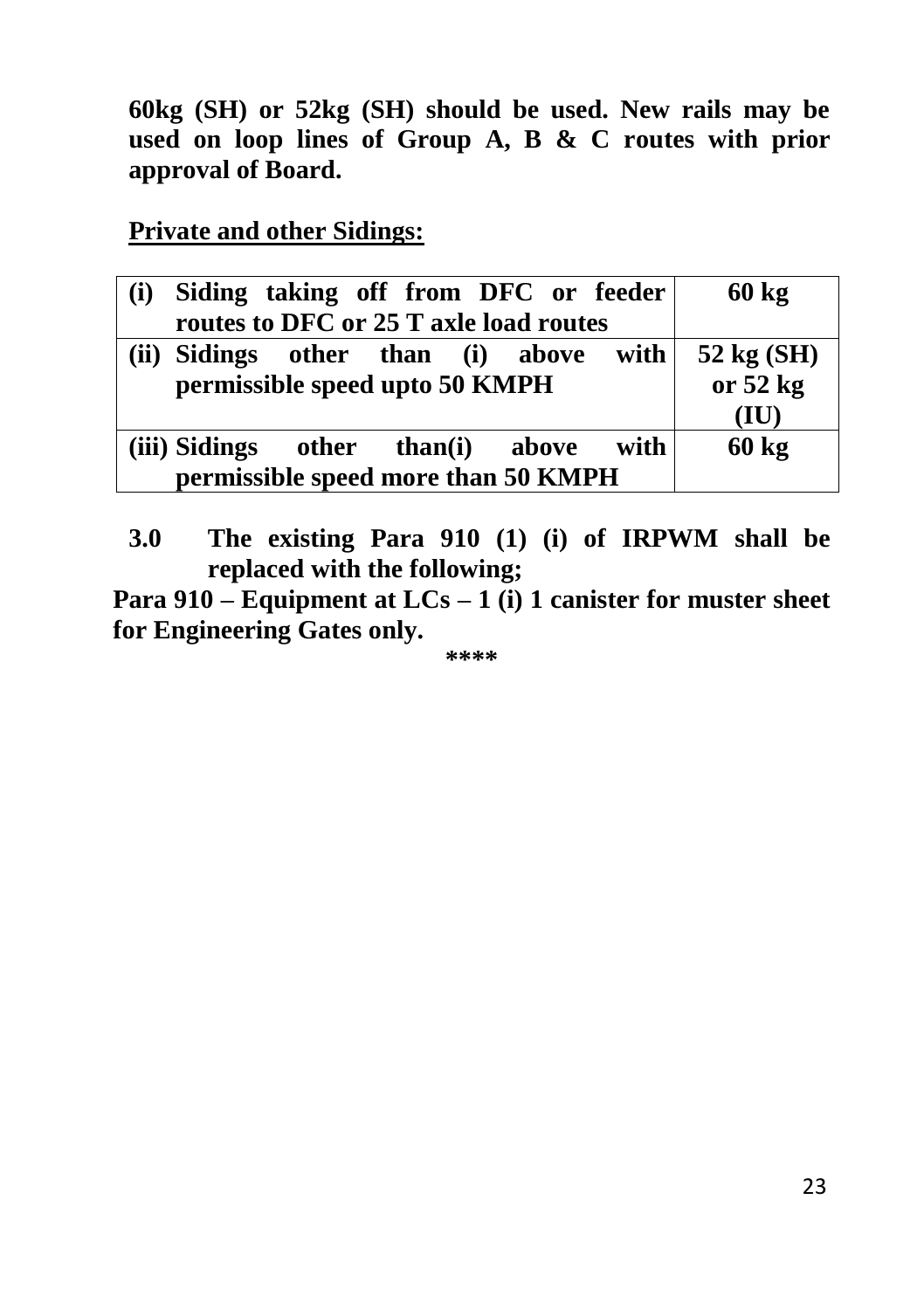#### **Section "D"**

# **Checklist - Level Crossing Gates**

 $\epsilon$ 

| <b>ACTIVITY CENTRE - MANNED LC GATE (OPERATING</b><br>OR ENGINEERING INTERLOCKED OR NON-<br><b>INTERLOCKED</b> |                                                                                                                                                                                                                                                                                                                                                                                 |                     |  |  |
|----------------------------------------------------------------------------------------------------------------|---------------------------------------------------------------------------------------------------------------------------------------------------------------------------------------------------------------------------------------------------------------------------------------------------------------------------------------------------------------------------------|---------------------|--|--|
| S.                                                                                                             | <b>Items to be checked</b>                                                                                                                                                                                                                                                                                                                                                      | <b>Observations</b> |  |  |
| No.                                                                                                            |                                                                                                                                                                                                                                                                                                                                                                                 | made                |  |  |
| $\mathbf{1}$                                                                                                   | <b>AVAILABILITY OF ROAD SIGN</b><br><b>BOARDS:</b><br>Double strip (200m)<br>٠<br>Single strip (50-100m)<br>٠<br>Road warning board (within<br>$\bullet$<br>railway boundary)<br>Speed breaker board (5-10m from<br>$\bullet$<br>Speed breaker) &<br>Speed breaker (rail post to 20 m<br>distance<br>within<br>or<br>railway<br>boundary) whether provided as per<br>standards? |                     |  |  |
| $\overline{2}$                                                                                                 | Provision of wicket gates (mandatory<br>at manned LC Gates).                                                                                                                                                                                                                                                                                                                    |                     |  |  |
| $\overline{\mathbf{3}}$                                                                                        | Whether vertical clearances of lifting<br>barriers (from bottom of<br>lifting<br>barrier to road surface) is between 0.8<br>$-1m.$                                                                                                                                                                                                                                              |                     |  |  |
| 4                                                                                                              | Lateral, Vertical clearances of check<br>rails (lateral - 51 to 57mm; Vertical -<br>$>38$ mm).                                                                                                                                                                                                                                                                                  |                     |  |  |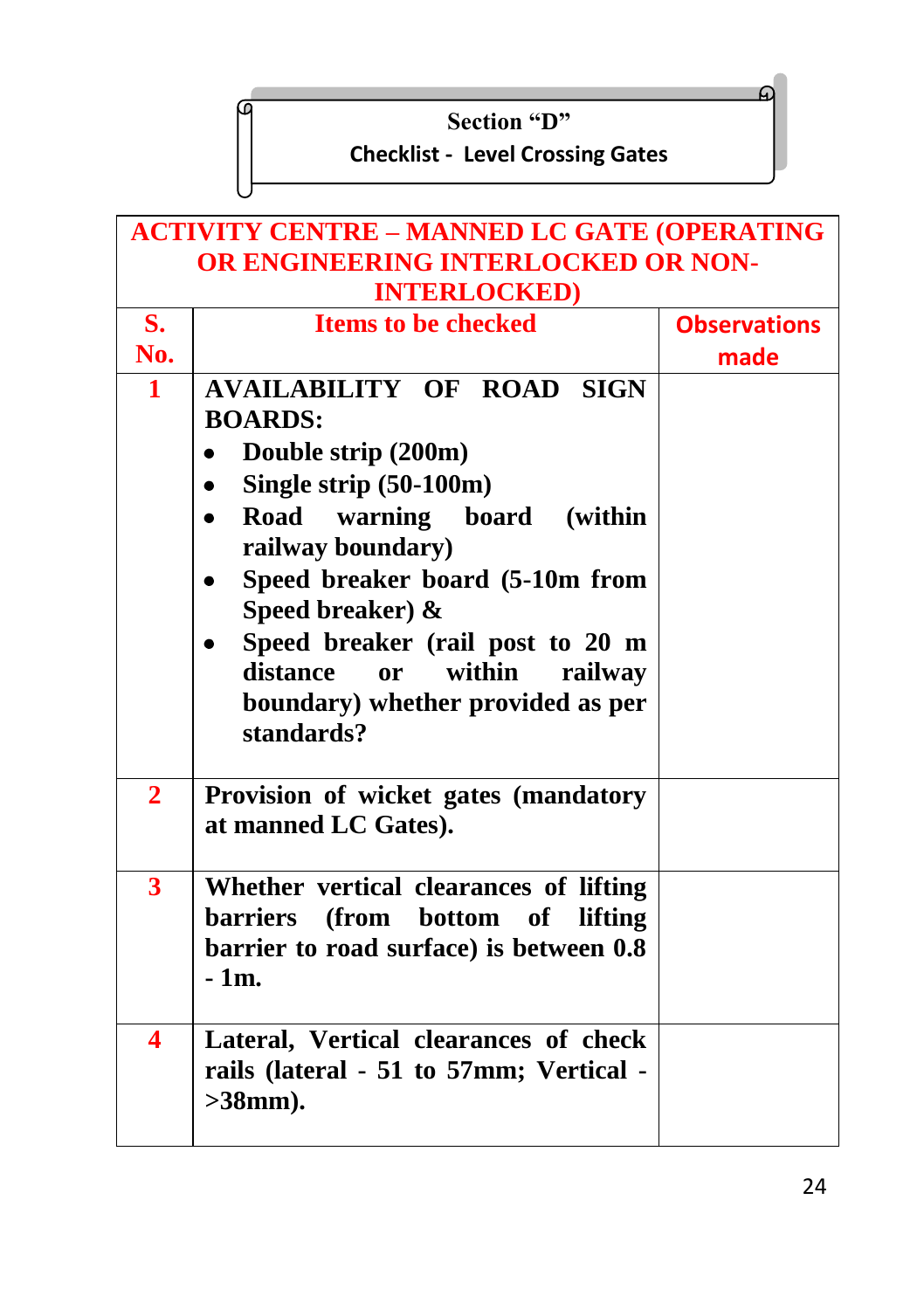| 5              | Whether length of check rail & road<br>width is as per standards (length of<br>check rail = road width + $2.0$ m).                                                                                                                                                                                              |  |
|----------------|-----------------------------------------------------------------------------------------------------------------------------------------------------------------------------------------------------------------------------------------------------------------------------------------------------------------|--|
| 6              | Whether the length of the safety chain<br>is suiting the width of the LC, make<br>the Gateman to physically put the<br>chain across the LC Gate and observe<br>the length whether it is correct or not,<br>also make the Gateman to padlock.                                                                    |  |
| $\overline{7}$ | Cross check the LC Gate Register<br>entries with station - at least last 3<br>trains; in case if it is non-interlocked<br>LC Gate, the PNs should be checked $\&$<br>in case of interlocked LC Gate, check<br>for the availability of PN Sheet which<br>needs to be used in case of failure of<br>interlocking. |  |
| 8              | <b>Check</b><br>for<br>the<br>availability<br><b>of</b><br>competency certificate and medical<br>certificate of Gateman.                                                                                                                                                                                        |  |
| 9              | Check the record for the last damages<br>caused to lifting barrier $-$ in case of<br>interlocked LC Gate, whether PN was<br>exchanged by Gateman with SM till<br>lifting barrier is<br>the<br>restored /<br>repaired.                                                                                           |  |
| 10             | Check the general condition of the gate<br>lodge with regard to Civil / fabricated<br>structure<br>and<br><b>Electrical</b><br>fittings,                                                                                                                                                                        |  |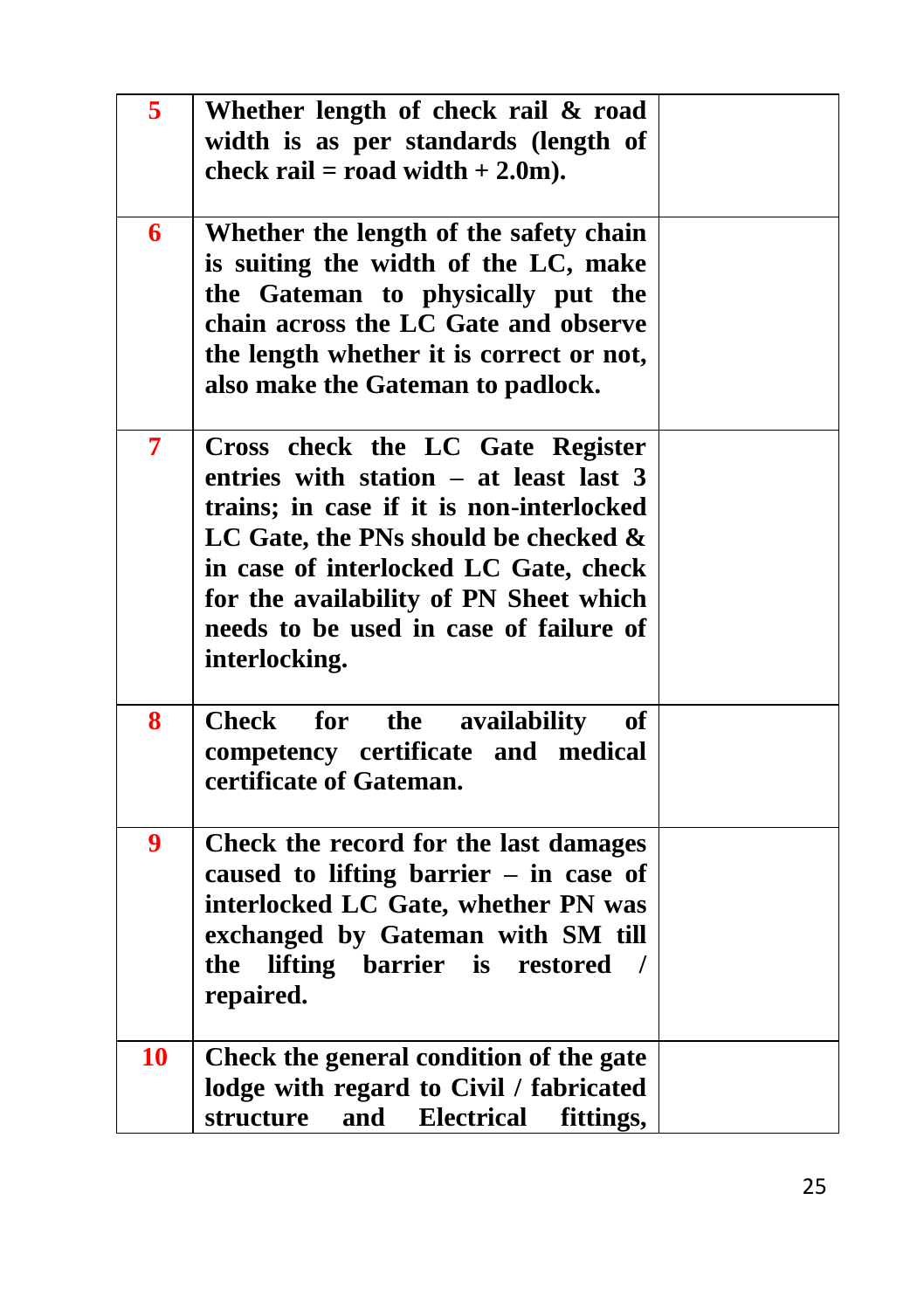|    | alternate power supply, water source,<br>etc.,                                                                                                                                  |  |
|----|---------------------------------------------------------------------------------------------------------------------------------------------------------------------------------|--|
| 11 | Test the efficacy of the interlocking in<br>case of interlocked LC Gate by trying<br>the<br>lifting barrier<br>lift<br>after<br>to<br>transmitting the EKT.                     |  |
| 12 | Knowledge of the Gateman during<br>normal working<br>and<br>abnormal<br>working.                                                                                                |  |
| 13 | Whether the check rail clearances are<br>clean?                                                                                                                                 |  |
| 14 | Whether the Gateman are functioning<br>as per official roster?<br>Whether Gateman are available in<br>three shifts (in case of 'Special' class<br>and class 'A' LC Gates only)? |  |
| 15 | <b>GWR</b><br>Whether<br><i>instructions</i><br>are<br>available in vernacular and English /<br>Hindi languages.                                                                |  |
| 16 | Observations made by Engineering /<br><b>Traffic</b><br>Officials in the LC Gate<br><b>Inspection Register.</b>                                                                 |  |
| 17 | Drainage facility is available and has<br>clear passage or not.                                                                                                                 |  |
| 18 | Fencing available in both ways, i.e.,                                                                                                                                           |  |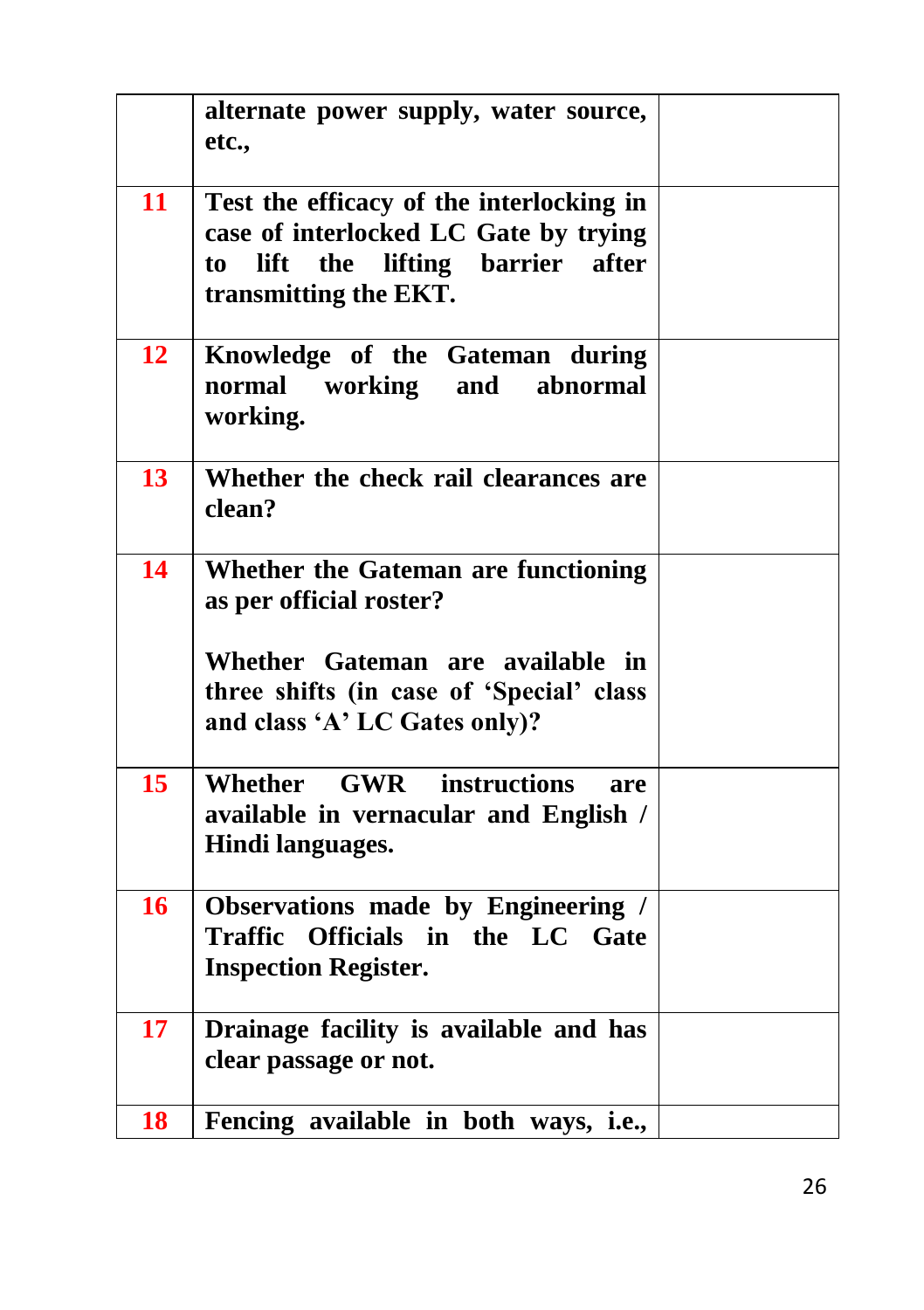|    | road and rail directions.                                                                                                                                                                                                                       |  |
|----|-------------------------------------------------------------------------------------------------------------------------------------------------------------------------------------------------------------------------------------------------|--|
| 19 | General condition of the road within<br>the track portion and on the approach<br>locations.<br>Road surface is level upto 15m or<br>beyond in Special Class (class I road).<br>In case of other class of roads, 8m<br>surface shall be level.   |  |
| 20 | Availability of gate equipment as per<br>the SWR and its condition.                                                                                                                                                                             |  |
| 21 | Whether sliding boom provision is<br>available and in working condition<br>which will be used during damages to<br>lifting barrier.<br>Whether the sliding boom is also<br>having interlocking proving, if so,<br>whether it is working or not. |  |
| 22 | Whether the audio buzzer is properly<br>functioning and audible while closing /<br>opening the lifting barrier.<br>Is the buzzer is interlinked with the<br>movement of lifting barrier or to be<br>switched on manually.                       |  |
| 23 | Whether<br>infrastructure<br>the<br>is<br>enhanced according to the class of LC<br><b>Gate as per Annexure 9 of IRPWM?</b>                                                                                                                      |  |
| 24 | Any other observations                                                                                                                                                                                                                          |  |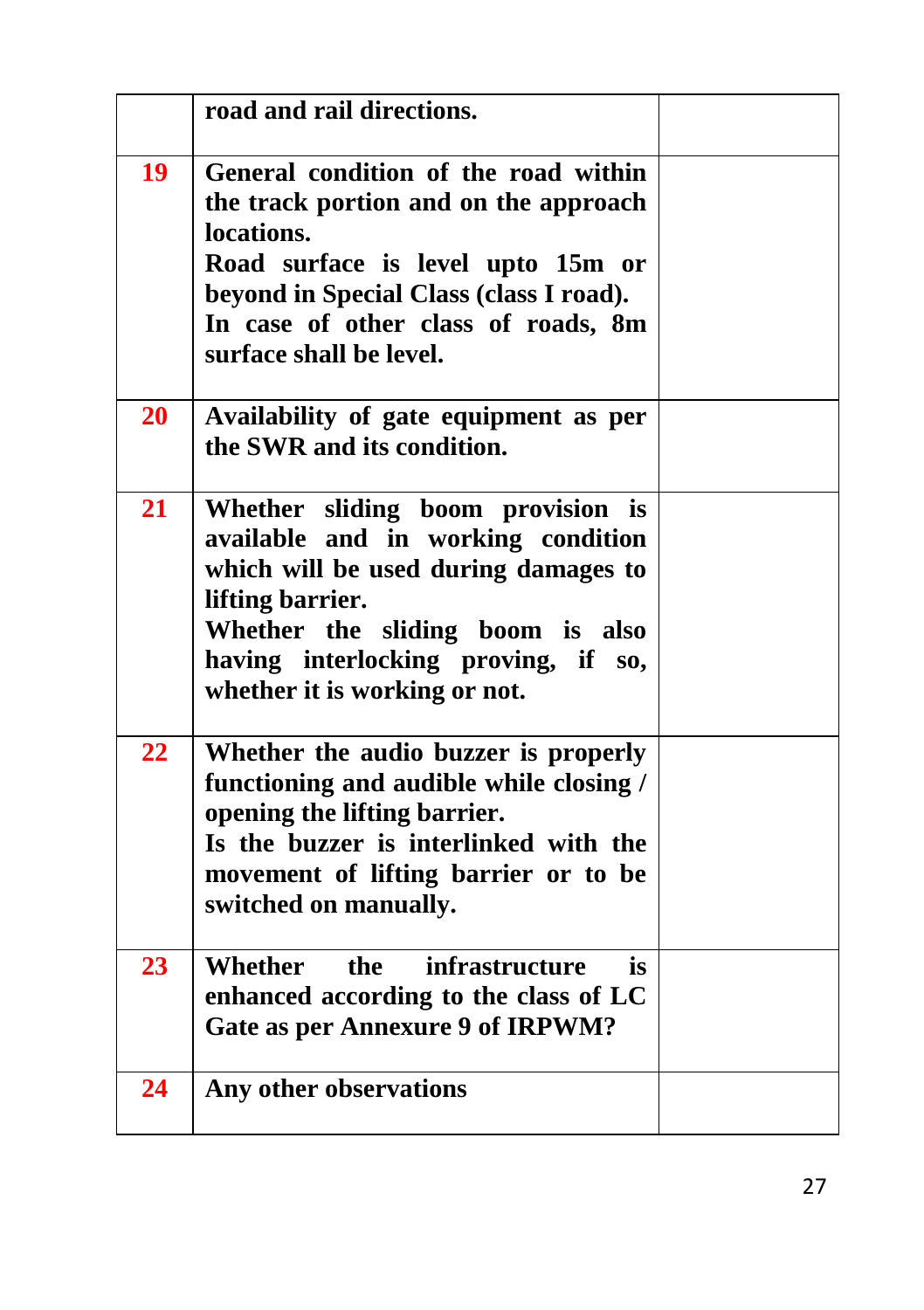# **Section "E" Accident cases**

**1. Brief of the incident (yard derailment): On 31st January 2016, at 20.40 hours light engine diesel multi derailed near CMS crossing at RDM station of SC Division.**

**Cause: Due to reverse super elevation (Construction) as per joint memo issued.**

**Staff held responsible:** 

- **SSE/P.Way/Construction/KZJ for not attending line before commissioning.**
- **SSE/Signals/Construction/SC for lack of coordination with other Departments.**
- **SSE/OHE/Construction/KZJ for giving safety certificate without completion of work.**
- **Under 'blameworthy' – Drawing Branch which**   $\bullet$ **prepared approved drawings for 3rd line RDM yard not highlighted the actual site asset as per field condition properly and in consonance with Divisional Drawings.**
- **2. Brief of the incident (UMLC accident): On 4th January 2016, when Train No. 19301 Express was on run between Dharmabad – Basar stations of HYB Division, hit a concrete mixture at UMLC No.181 resulting in damages to loco.**

**Cause: Negligence of road vehicle driver.**

**Staff held responsible: Tractor Driver under 'Primary', Contractor under 'Secondary' for violation of agreement**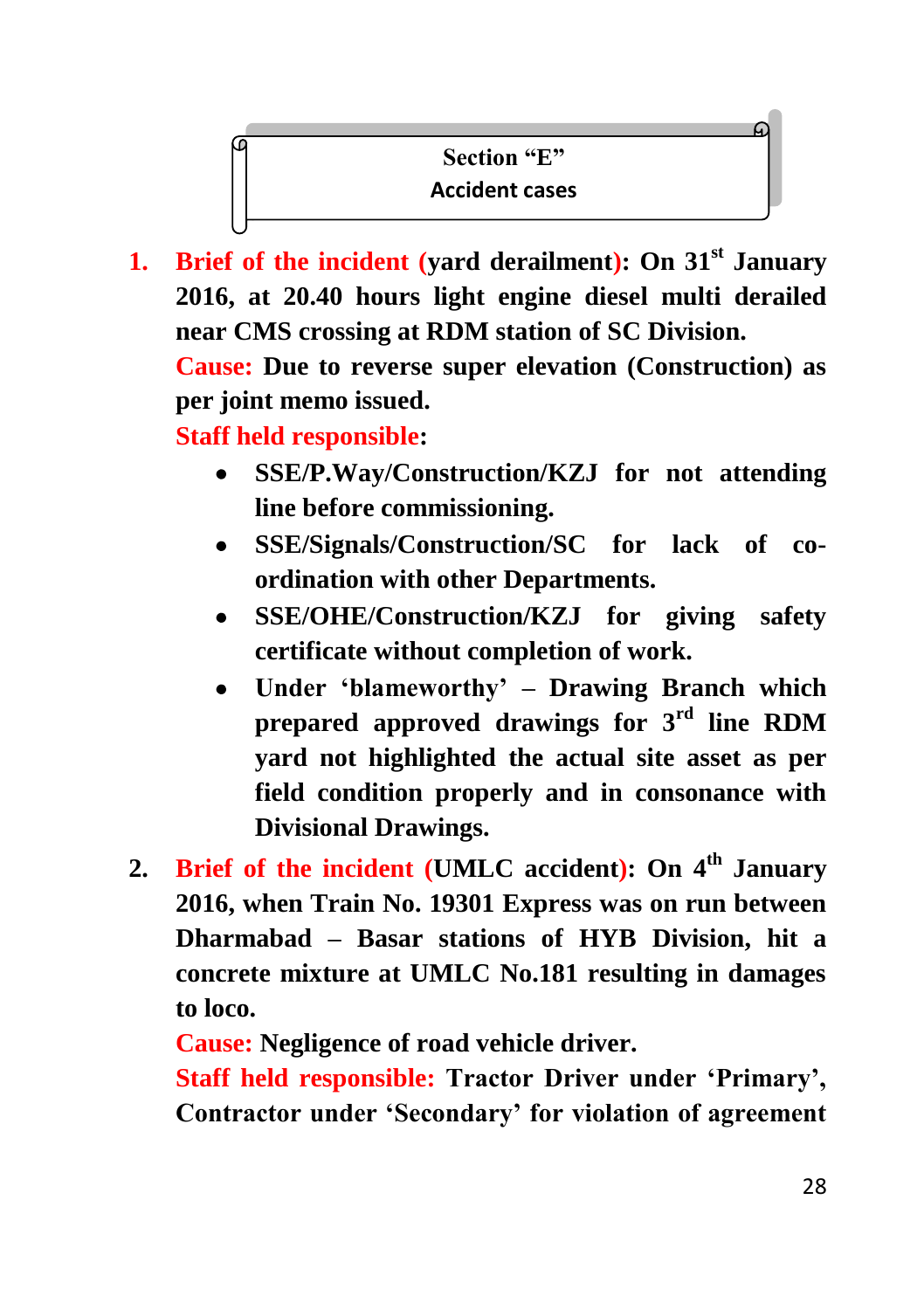**and Trackman working as Gatemitra under 'Blameworthy'.**

- **3. Brief of the incident (yard derailment): On 14th February 2016, at 02.20 hours while backing empty rake of 17641 from shunting neck to pitline No.3, 3rd coach derailed after passing Point No. 100 at KCG station of HYB Division Cause: Due to rough shunting. Staff held responsible: Matters brought to light: Suggestions & Recommendations:**
- **4. Brief of the incident (yard derailment): On 18th February 2016, at about 19.10 hours, while attaching the loco (after reversing), BV derailed at MTDI station of NED Division.**

**Cause: Though the speed of the engine was only 1 KMPH while attaching, the speedometer chart analysis reveal that tractive effort has gone up to 50 KN and in the short span of movement, speed cannot pick up accordingly. Hence, it is clear that high tractive effort was contributing to the derailment.**

#### **Staff held responsible:**

**Primary – LP, Guard, Pointsman are 'primary'.**

#### **Matters brought to light:**

- **Joint observations of Sr. Supervisors was very sketchy.**  $\bullet$
- **No evidence was preserved such as; photographs, readings of track, condition of CBC etc.,**
- **ART siren given remotely from Control failed.**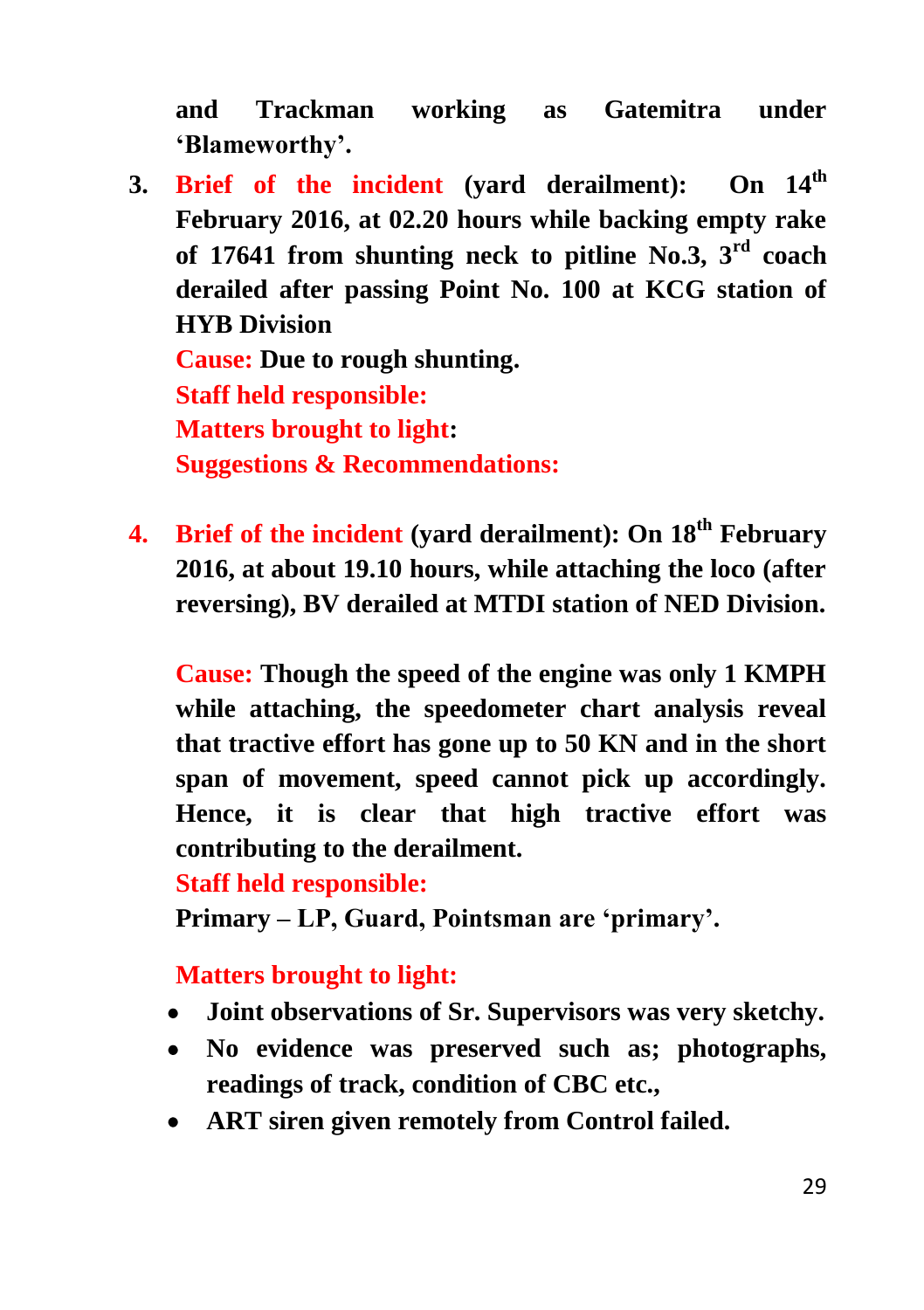**5. Brief of the incident (Yard derailment): On 8th January 2016, at about 01.30 hours, at PAU station of NED Division, while pushing empty rake of Train No. 57521 (PAU-PRLI) Passenger from shunting neck to stabling line, formation of 9 coaches went on to adjacent line i.e., AC coach line which is only 66m length as a result rear SLR derailed.**

**Cause: Wrong setting of Point No. 105 by Pointsman and outdoor Dy.SS/PAU.**

**Staff held responsible: Pointsman/PAU and Dy.SS/PAU under 'Primary'.**

**Matters brought to light:**

- **a. Pointsmen were not in possession of walkie-talkie sets leading to communication gap.**
- **b. Delay in reporting the accident by 50 minutes.**
- **c. Lighting arrangements in the yard towards PBN end is not adequate.**
- **d. Poor co-ordination among shunting staff.**
- **e. Failure of supervision by Dy.SS.**
- **f. Provision of standard dead-end for AC sick line is made in the SIP but physically not available.**

**Suggestions & Recommendations:**

- **a. Intensive counseling of shunting staff is essential.**
- **b. Frequent ambush checks needs to be conducted.**
- **c. Close monitoring at Supervisory level on shunting staff.**
- **d. At major yards, multi-disciplinary audit system needs to be introduced.**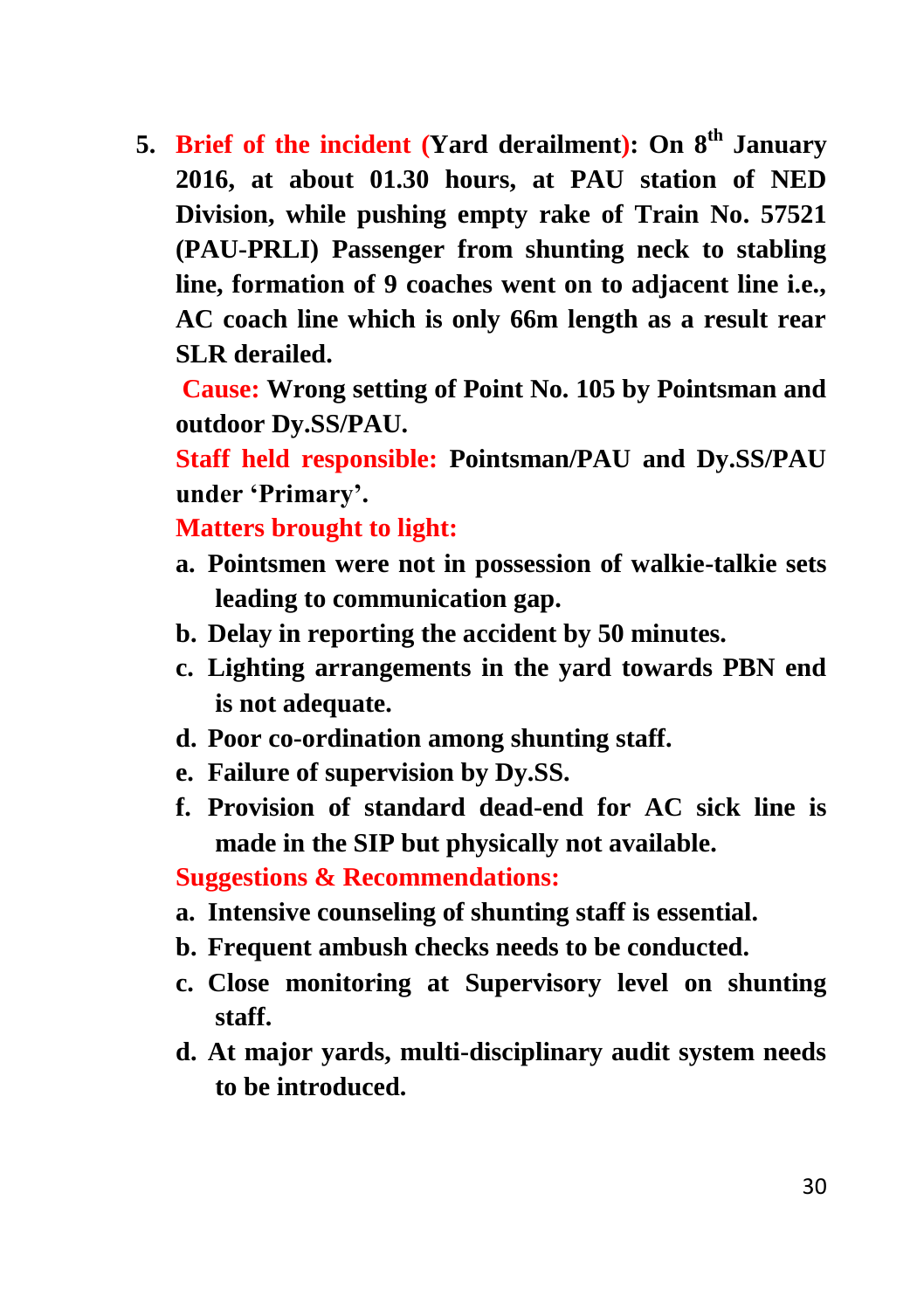- **e. Proper recorded handing over and taking over by Pointsmen is essential.**
- **f. Dy.SS responsible for supervising shunting shall not change the Pointsmen till the desired planning of shunting is completed.**
- **6. Brief of the incident (Derailment): On 19th January 2016, at08.45 hours, between PRLI – GTU stations of SC Division, while Train No. CWHC BCNL Goods was on run, 3 wagons derailed at KM 254/15.**

**Cause: Engineering block was given from 13.35 to 15.35 hours bur the block was bursted by 2 hours and finally cleared at 17.45 hours. From the video footage of the previous day, it was concluded that huge blasting took place due to which large size boulders have fallen on the track on a curve & cutting. Subsequently, 4 JCBs were deployed to clear the boulders that have fallen on track. And at this location only, the derailment took place next day. The enquiry committee was of the opinion that track structure was disturbed heavily. Measurements noted from point of drop, super elevation varying from 140mm to 188mm and 180 to 150mm where the twist parameters beyond permissible limits are considered main contributory factors for derailment.**

**Staff held responsible:**

**Primary: SSE/P.Way/PRLI for failing to ensure safety of track at work site during widening of cutting work and intentionally tampered the evidences. JE/P.Way/PRLI for failing to follow prescribed procedures for safety of track during and after widening of cutting work.**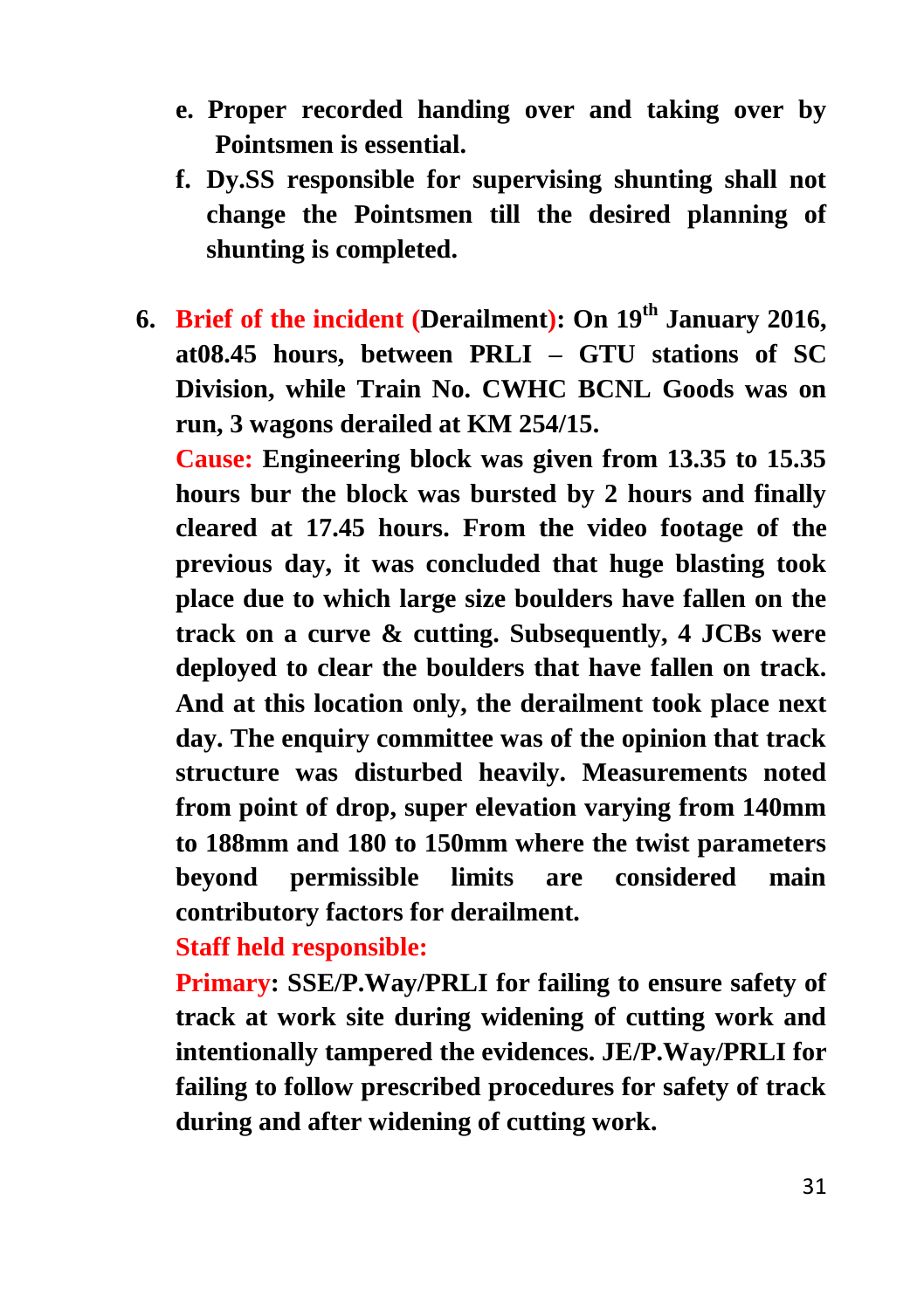## **Secondary: NIL**

**Blameworthy: Supervisors who have failed to proper readings, preserve clues and signed in the joint proceedings without cross checking the readings.**

### **Matters brought to light:**

- **a. Caution Order was issued to leading loco LP without obtaining acknowledgement at PRLI.**
- **b. The Goods train was on run with BV next to working loco which is unsafe practice.**
- **c. Work site precautions during the cutting work are not adequate.**
- **d. Locos derailed have been despatched to other Division without the consent of Sr.DSO.**

**Suggestions and Recommendations:**

- **a. Disaster Management training to be imparted to all Sr. Supervisors stationed at PRLI.**
- **b. One loco on either end of unusual spot to be kept ready to avoid delay in restoration works, after arrival of SPART.**
- **7. Brief of the incident (Yard Derailment): On 24th January 2016, at about 19.35 hours, derailment took place at KCG station of HYB Division. Light engine in the course of shunting while going from Road No.3 to pitline, loco derailed on non-interlocked Point No.100.**

**Cause: Improper setting of non-interlocked Point No. 100 by Pointsman and Dy.SS. The Pointsman failed to ensure correct setting of Point No.100 and given exchange of signals from Point No. 102 which resulted in derailment of loco on Point No.100.**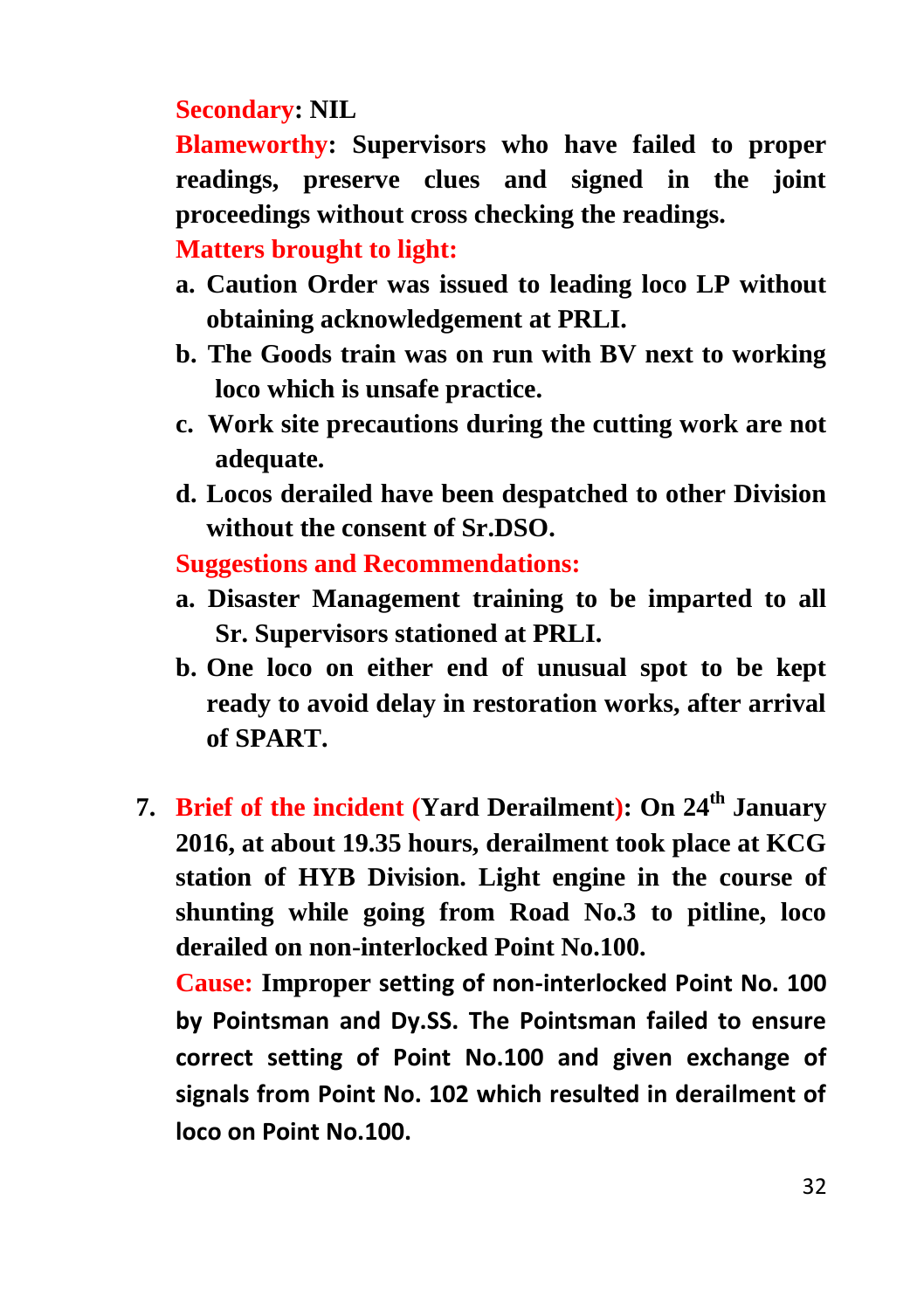**Staff held responsible: Pointsman/KCG as 'Primary' and two other Pointsmen + LP/Shunter under 'blameworthy'.**

**Suggestions & recommendations:**

- **a. Shunting staff manpower needs to be enhanced.**
- **b. Lighting arrangements to be provided at every Point location to ensure correct setting of point.**
- **c. All points should be provided with individual electric motor instead of manual setting and locking.**
- **8. Brief of the incident (Yard Derailment): On 24th January 2016, at 19.35 hours while backing empty rake of Train No.12702 Express from shunting neck to PF – 4 at HYB station of SC Division, 2 coaches derailed at noninterlocked Point No.24.**

**Cause: Improper setting of non-interlocked Point No.24 by Pointsman.**

**Staff held responsible:**

**Primary: Pointsman and Shunting Jamedar under 'Primary'.**

**Secondary: YM, Shunter and SSE/C&W/ART in-charge. Matters brought to light: After rerailment, while moving the coaches to platform, one coach again derailed on Point No.40. Cause for the second derailment was due to the failure of not ensuring proper attention to the rerailed coach before authorizing the movement of the formation from the site of accident.**

**9. Brief of the incident (Breach of block rules): On 25th January 2016, at about 03.55 hours TrainNo. 17229**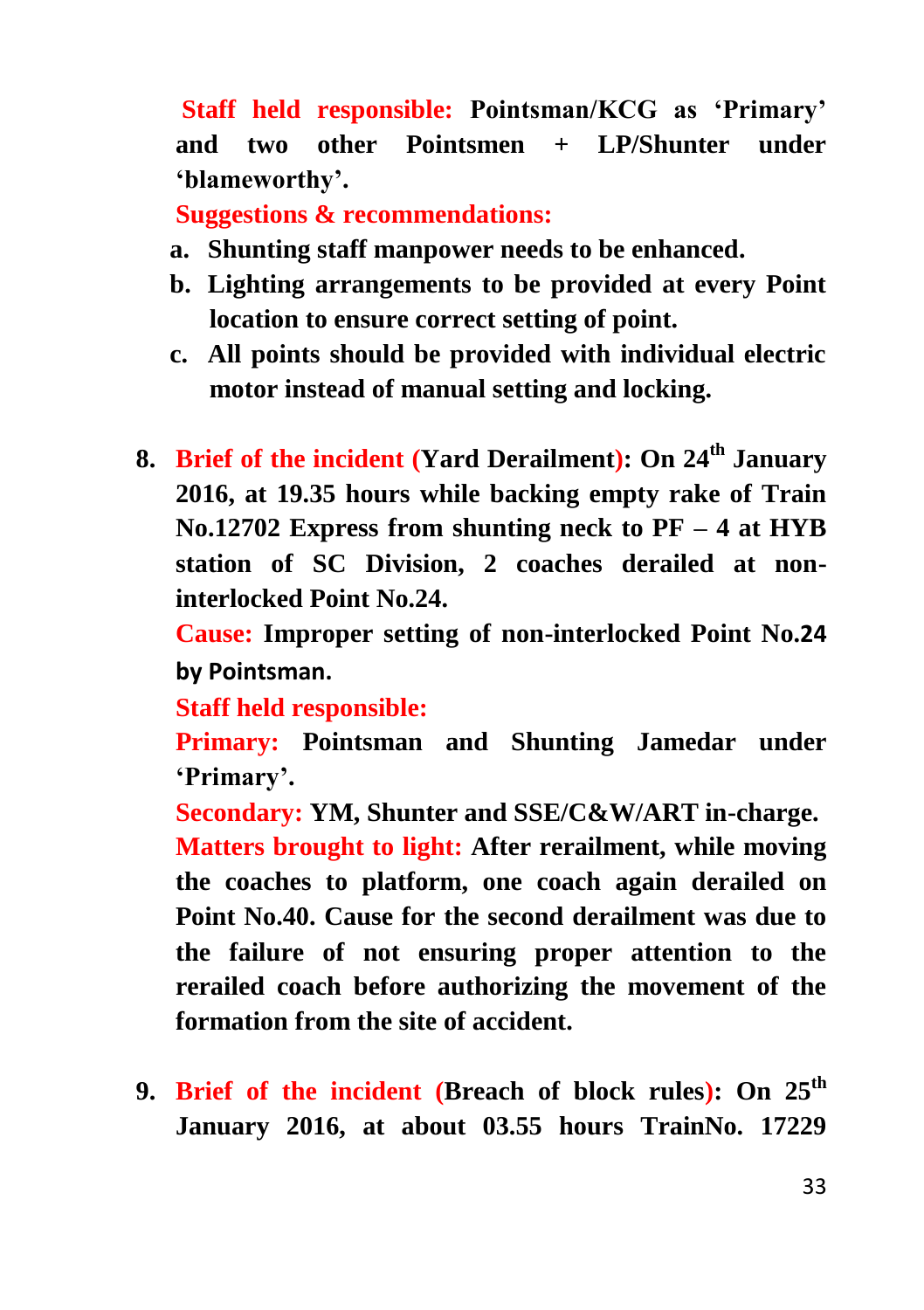**Sabari Express (TVC – HYB) was wrongly received on Goods R&D line No. 10 at BTTR station of BZA Division and further allowed to continue its journey (run through).** 

**Cause: CASM/South/BTTR wrongly communicated with CASM/North and PF as Goods train instead of Sabari Express.**

**Staff held responsible: Dy.SS/South Cabin/BTTR "Primary", LP of Sabari Express under "Secondary" and Dy.Punctuality under "Blameworthy".**

**10. Brief of the incident (LC Gate in 'open'): On 22nd January 2016, when Train No. 22694 (NZM – SBC) Rajdhani Express was on run between Balanagar – Gollapally stations of HYB Division, LP of the train noticed non-interlocked LC Gate No. 39/E in 'open' position. On noticing the LC Gate in 'open' condition, LP applied emergency brakes and stopped the train and informed the SM/GLY and Guard of the train. Subsequent to the closure of the LC Gate, the train started its journey.**

**Cause: Trackman working as Gateman failed to close the LC Gate after exchanging PN with the SM.**

**Staff held responsible: Gateman.**

**\*\*\*\***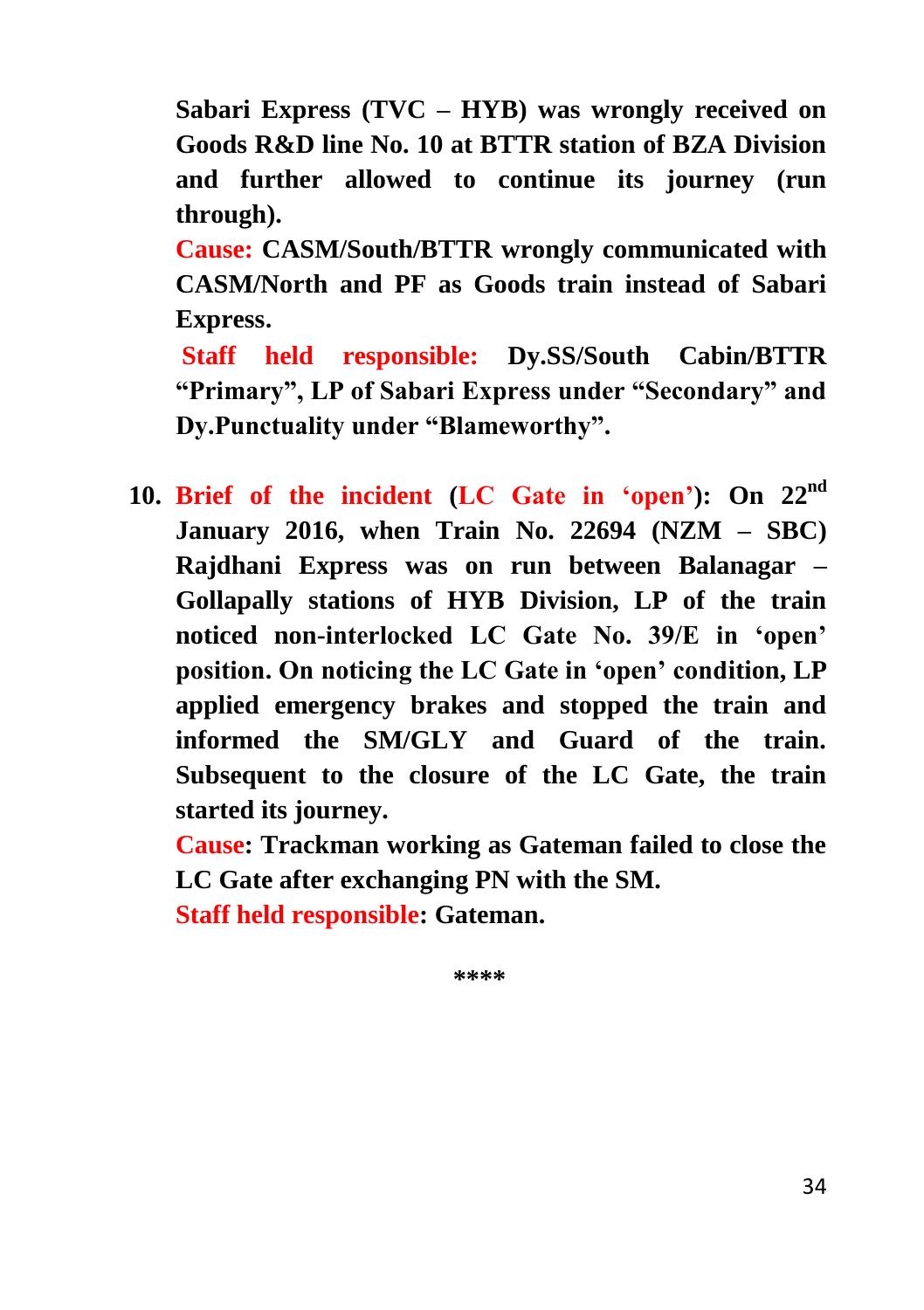# **Section "F"**

#### **Test Your Knowledge**

- **1. How many shields were bagged by SCR at the Board level for the year 2015 - 2016, what are they?**
- **2. What is the freight loading achieved by SCR for2015- 16?**
- **3. What is Gatimaan Express, at what speed it runs and between what stations it run?**
- **4. How many UMLCs were eliminated in the financial year 2015 – 16?**
- **5. On how many trains OBHS facility is extended on SCR?**
- **6. By which year it is targeted to achieve 100% for fitment of bio-toilets in trains on SCR?**
- **7. How many KMs of new lines / triple lines is completed for 2015 – 16 by SCR?**
- **8. On Energy conservation front, which award was received by SCR?**
- **9. How to ensure whether the coaching rake is secured properly or not before detaching the loco?**
- **10. Joint inspection by section TI and SSE/JE-Pway of all non-interlocked LC Gates shall be done once in ------ of all the non-interlocked LC Gates in their jurisdiction.**

#### **KEY**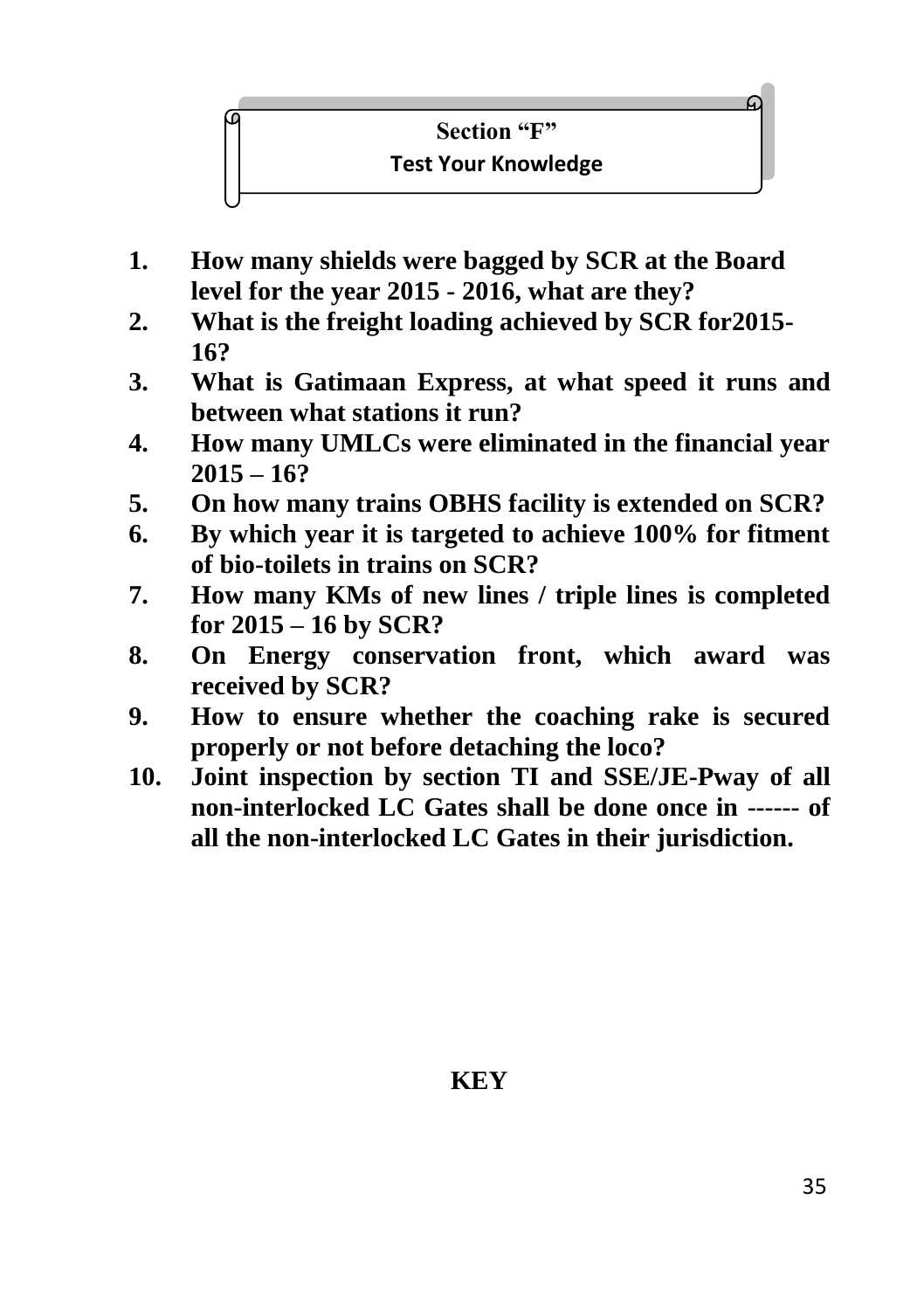- **1. 6 shields were bagged by SCR. They are Safety, Commercial, Comprehensive Healthcare. Stores independent shields. Civil Engineering & Environment Management shields jointly.**
- **2. 107.163 MT**
- **3. It is a high speed train covering a distance of 200 KMs in 105 minutes with 160 KMPH between Nizamuddin – Agra stations.**
- **4. 68 UMLCs were eliminated against the target of 48.**
- **5. 40 trains and planned to cover another 22 trains shortly.**
- **6. 2019**
- **7. 177 KMs (51 KMs between Jagityal – Morthad in SC Division, 92.5 KMs between Yerraguntla – Banaganapalle stations of GTL Division, 10 KMs between Mellacheruvu – Mathampalli in SC Division and 24.3 KMs of triple line between Mandamarri – Manchiryal and Ramagundam – Peddampet stations of SC Division).**
- **8. Initiatives such as 300 kWp capacity solar panels, 11900 LPD capacities solar water heaters, 105 day light pipes have been provided apart from converting 38 stations in to 100% LED lit stations. Hence, Ministry of Power has awarded 7 most prestigious National Energy Conservation Awards for the year 2015 to SCR.**
- **9. LP shall apply A-9 and try to pull /push the formation and see whether any movement is taking place or not. If there is movement, repeat the exercise once again. This rule shall be followed in addition to application of handbrakes in all the SLRs of the formation, application of two safety chains on either end of the formation and placing of at least 2 iron skids on either side of the formation.**
- **10. Once in a year.**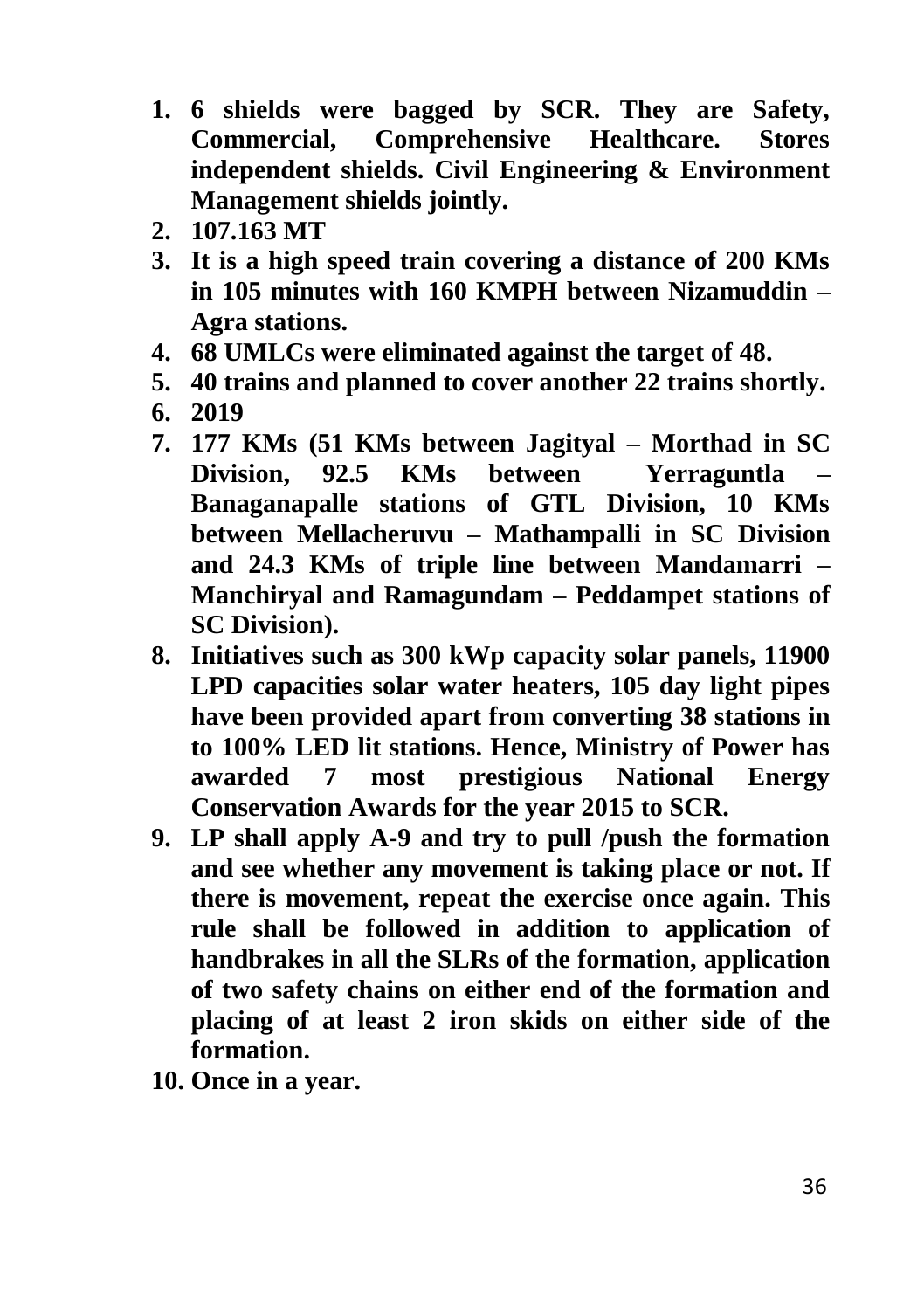# **Section "G" Safety drives launched**

No.Safety.387/SD/Vol.IV. Date:05.01.2016.

## **Sub: Safety Drive on safety aspects at Unmanned Level Crossings.**

In view of the unusual incident occurred at UMLC No.181 between Darmabad and Basar stations of HYB division on 04.01.2016 involving Train No19301 Indore-Yaswanthapur Express hitting vehicle mounted concrete mixer. General Manager desired to conduct a special safety drive for a fortnight from 07.01.2016 to 21.01.2016 to attend and comply all safety features and infrastructure at Unmanned Level Crossings with special emphasis on the following aspects.

- 1. Ambush Checks to be carried out to observe the working of Road Safety Counselors (Gate Mitras) deployed at UMLCs. During the drive it should be examined whether the Road Safety Counselors / Gate Mitras are remaining at their nominated UMLCs till such their reliever takes over charge. Also to check whether the given duty roster is followed by them or not?
- 2. Precautions taken by Road users whole passing the track at UMLCs counseling/advising road authorities for registering defaulters under MV Act.
- 3. Required clear visibility for the road users of the approaching trains by removing the infringements/obstructions/tress, bushes etc.,
- 4. Availability of required infrastructure (W/L & R/WL boards with retro-reflective letters of specified distance alongside on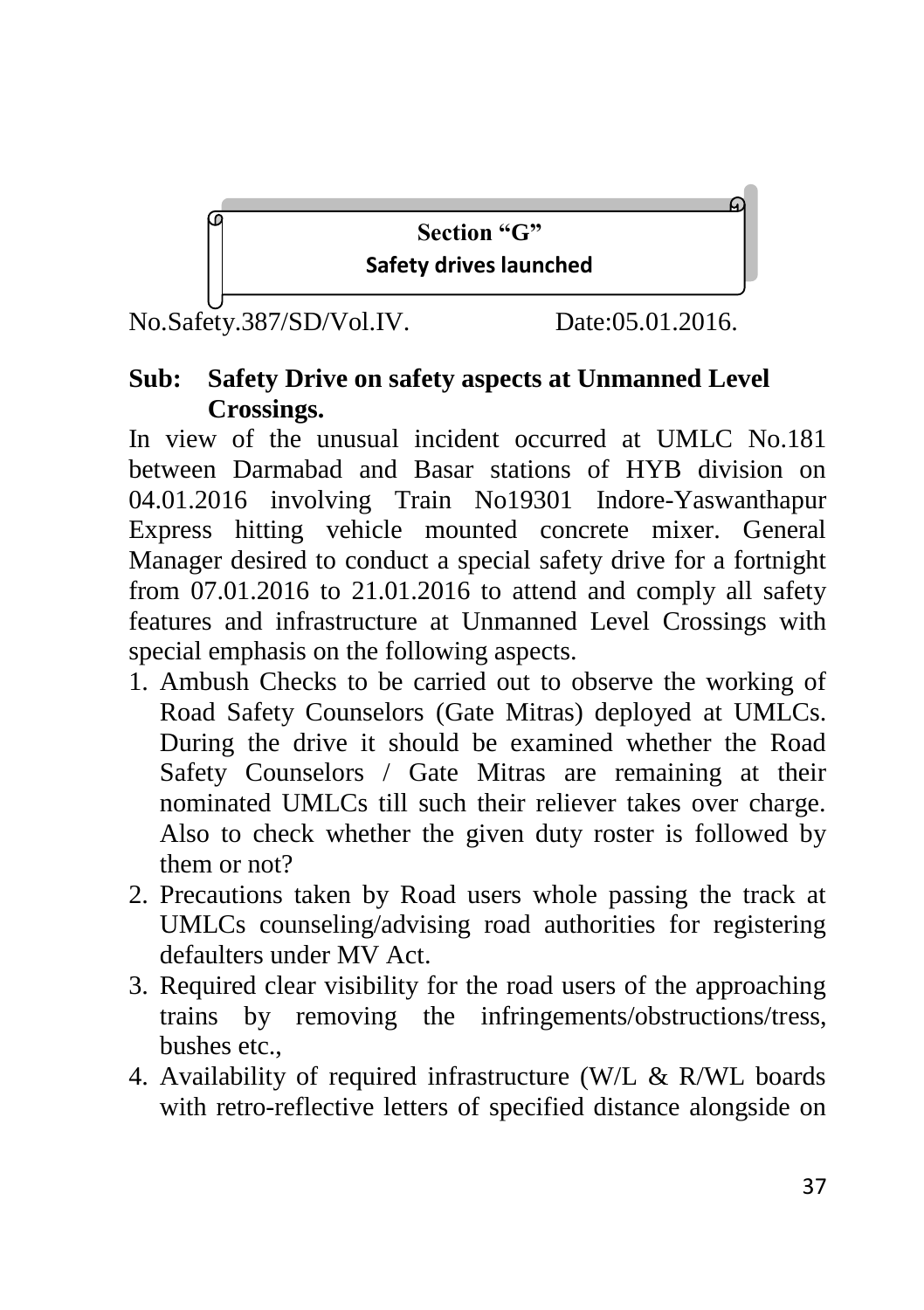either side. Road warning boards, speed breakers, proper road surface at LC and approaches etc.,)

- 5. Whether all the LPs & Guards are in the habit of passing a remark about the non availability of Road Safety counselors at UMLCs at the sign 'off' location in a register: if so what action is initiated against the concerned agency?
- 6. Whether all the LPs are given a list of UMLCs where the Road Safety Counselors are posted to man the UMLCs
- 7. Whistling habit of LPs to warn the road users.

The compliance report furnishing the details of action taken is to be furnished by not later than 23.01.2016.

# **(S.P.Sahu) Chief Safety Officer**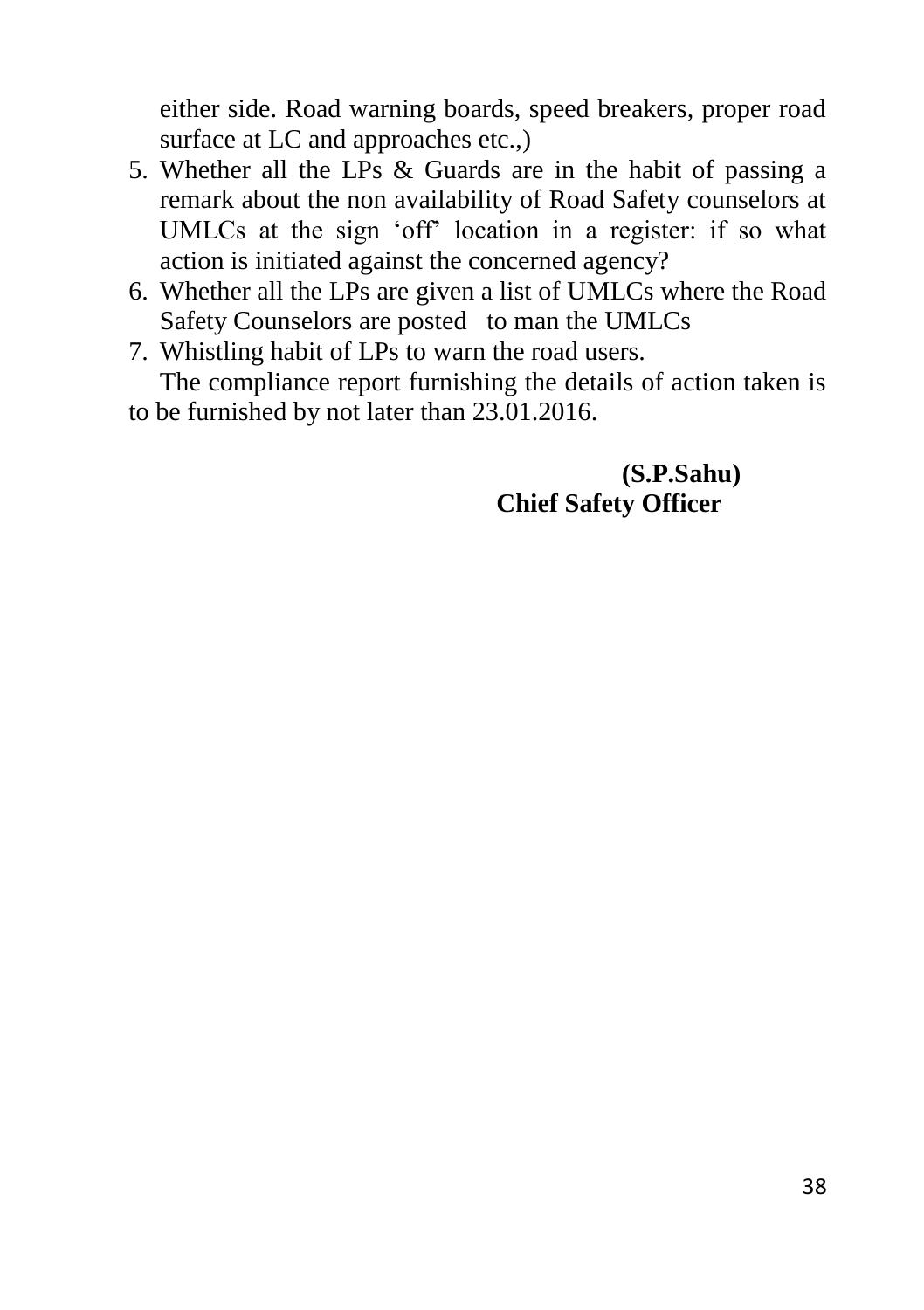No.Safety.387/SD/Vol.V. Date:01.03.2016.

#### **Sub: Safety drive on Breathalyser check to prevent drunkenness on duty.**

With a view to check and control drunkenness on duty, GM desired to conduct a special safety drive from 02.03.2016 to 20.03.2016 with special emphasis on the following aspects.

All the officers, Traffic Inspectors, Loco Inspectors and other supervisors should conduct surprise ambush checks on the staff especially Loco Pilots, Assistant Loco Pilots, Guards, Station Masters, Pointsmen, Gatemen with breathaliser equipment to ensure that the staff are not in drunken state while on duty. Any case of tested positive has to brought to the notice of DRM/Sr.DOM/Sr.DSO immediately.

Drive details conducted with action taken to be given latest by 23.03.2016.

# **(S.P.Sahu) Chief Safety Officer**

No.Safety.387/SD/Vol.V. Date:08.03.2016.

## **Sub: Safety Drive on working condition of Hand Brakes of SLRs and Brake Vans of Goods Stock.**

Recently there was an unusual incident occurred on 07.03.2016 at KCG station. Train No12747 (CBE-NZM) Express with Loco No.40247 arrived KCG at 10.40hrs. Power interception was planned. Outgoing Loco No.22205 arrived KCG at 11.00hrs. Before attaching engine on formation, the train rolled back about 3 coaches outside the fouling mark since formation released by TXR staff. On arrival at KCG, incoming Guard applied hand brakes of SLR and as per out going guard on applying hand brakes, brakes not applied properly.

In view of the above, Divisions are advised to conduct a special drive on working condition of Hand Brakes arrangement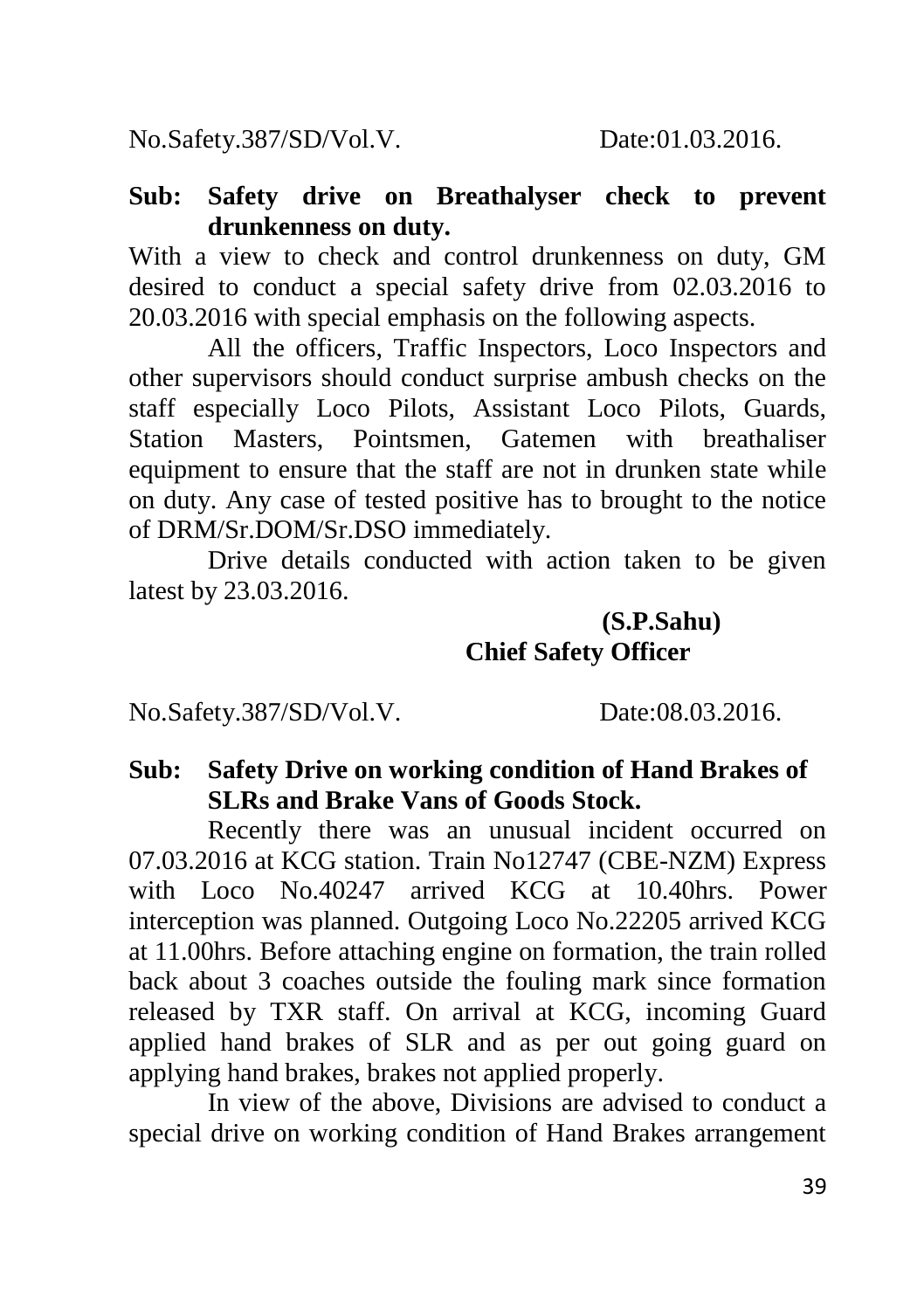system on goods and SLRs on coaching stock from 08.03.2016 to 15.03.2016.

Drive detail conducted along with action taken to be given by 21.03.2016.

## **(S.P.Sahu) Chief Safety Officer**

No.Safety.387/SD/Vol.V. Date:16.03.2016.

Railway Board expressed serious concern over the current collision involving Assisting Engine and the disabled train in Bock section which occurred in DHN division of ECR.

Railway Board desired that a Safety Drive should be launched, hence Divisions are advised to conduct a 15 days drive from 17.03.2016 to 31.03.2016 involving concerned department officers/supervisors on the following aspects:-

- 1. Ensure strict adherence and compliance of Rules for working of the Assisting Engine and the Train Engine.
- 2. Authority to proceed without Line Clear (present T/A 602) should indicate the Kilometer position of both the train engine and the Brake Van/ Last Vehicle of the disabled train standing in the section along with the train number.
- 3. Speed of Relief Loco should not be more than 15 KMPH during DAY and when the view ahead is clear & 10 KMPH during NIGHT and the view is not clear.
- 4. LP and Guard of the disabled train should protect the train as per G&SR 6.03
- 5. If assistance has been asked for, the train shall not be moved till such assistance arrives, provided in G&SR 6.05 to be followed.

DRMs to personally monitor the safety drive on the division.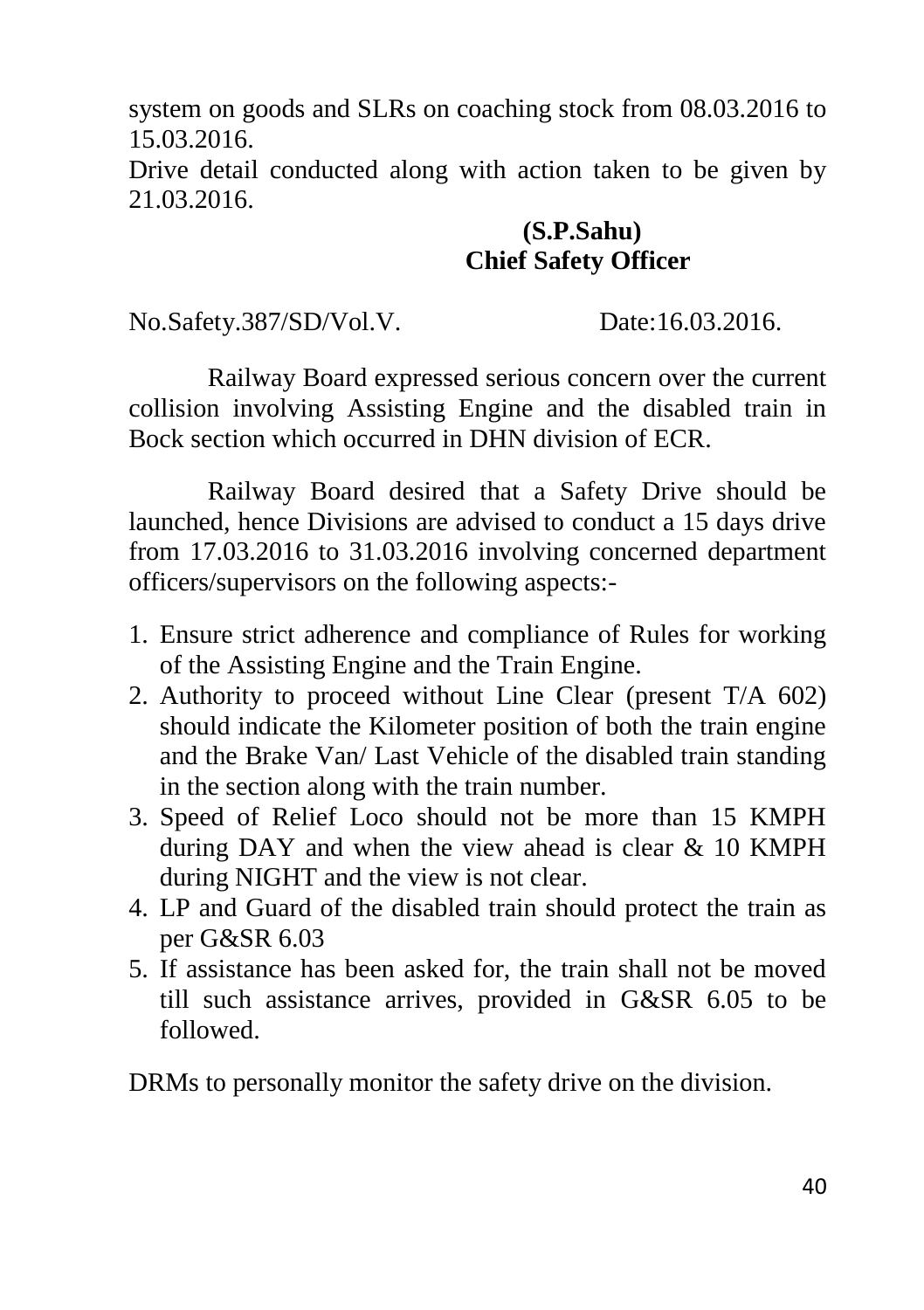After completion of the drive deficiencies noticed and corrective measures shall be advised to this office by 04.4.2016.

 **Sd/- Chief Safety Officer**